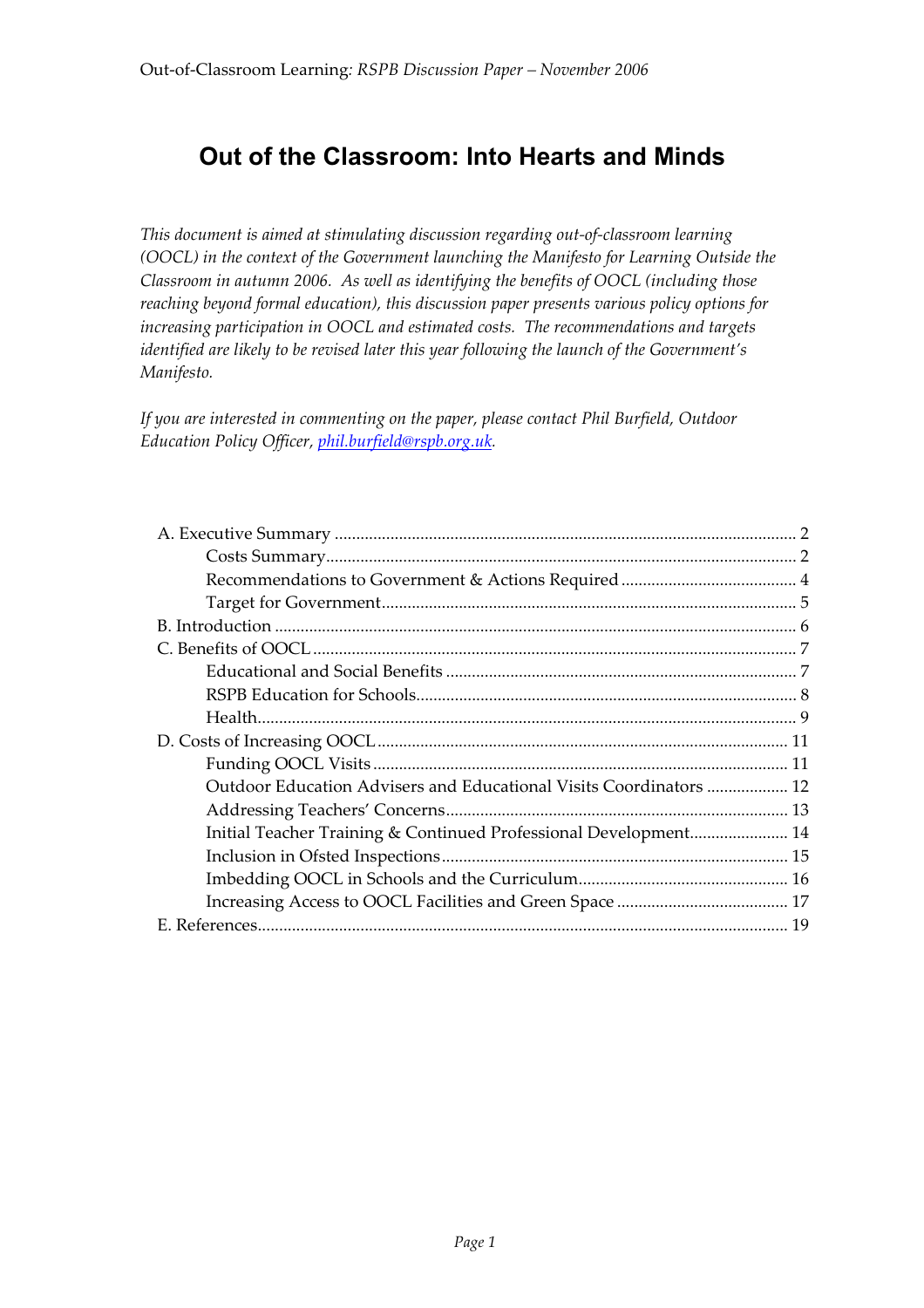# *A. Executive Summary*

Learning experiences in the real world add significantly to pupils' education, including their appreciation of the natural environment. Efforts to ensure a quality educational experience, such as those by the RSPB, deliver benefits including deeper and improved learning across all curriculum subjects. Specifically, fieldwork can improve long-term memory and enable higher-order learning. Out-of-classroom learning gives children a more powerful grasp of, and confidence in, the natural environment. In addition to helping educational attainment, contact with nature is associated with:

- Improved children's behaviour, self-discipline, and mental health,
- Enhanced emotional development in school children, and
- Reduced crime and aggression, and improved community integration.

Direct contact with nature fascinates children, and they increase their physical activity levels when outdoors. Physical activity is an essential element to combating public health problems. Out-of-classroom learning can play a role in improving public health and well being, and combating the likelihood of future generations becoming inactive and obese adults. In return, schoolwork and cognitive functioning are improved by physical activity.

The RSPB hosts 61,000 pupils per year on out-of-classroom learning visits. We employ 130 specially trained part-time field teachers, in a ratio of one field teacher to 15 children as far as practical, to ensure good quality teaching. The RSPB aims to be hosting 100,000 pupil visits per year across up to 50 sites in the UK within the next 10 years.

The RSPB believes that every child should be entitled to regular out-of-classroom learning (OOCL) in the natural environment throughout their time at school. However, not all children have the opportunity to learn outside the classroom due to fear of accidents and litigation, increasingly busy timetables, costs and low prioritisation.

# **Costs Summary**

Government policy options to promote out-of-classroom learning include:

#### **1. Funding out-of-classroom education for disadvantaged pupils and sustaining out-of-classroom learning/educational visit coordinators in schools.**

 $\triangleright$  Out-of-classroom education often relies on funding from parents, so children from poorer backgrounds are disadvantaged. Each out-of-classroom visit could be subsidised with c. £25 (£10-15 for transport, and a similar amount to cover provider and site costs). For the 1.1 million children eligible for free school meals in England to have one day-visit per year would cost **£28 million**.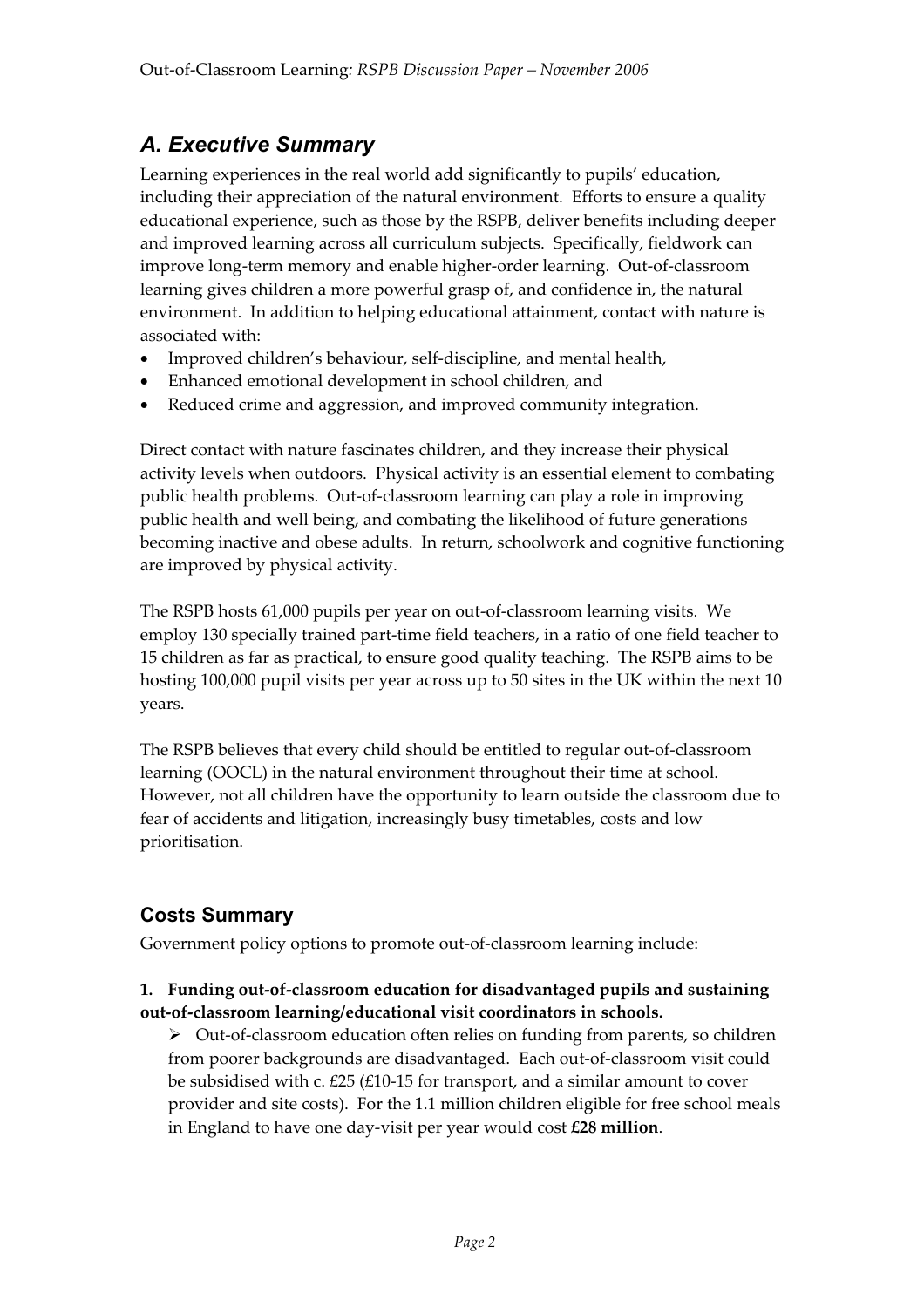$\triangleright$  Organisation of out-of-classroom learning in schools should be paid for by a salary top-up to an individual member of staff acting as the educational visits coordinator (EVC). The EVC role should be defined as qualifying for Teaching and Learning Responsibility payments, to be paid by schools from School Development Grant funding in line with the existing system for allocating teaching responsibilities. It is estimated that the total cost across England's 22,500 schools would be around **£26 million** per year.

 $\triangleright$  The Government should revise safety guidance for teachers and outline the implications of the Compensation Act, in order to address teachers' safety concerns and reticence to organise visits. In addition, including hands on experience of organising out-of-classroom learning and undertaking risk assessments in Initial Teacher Training (ITT) would set a precedent for teachers' careers at a cost of **£3.4million** per year.

#### **2. Make out-of-classroom education a recognised, Ofsted inspected, teaching method.**

¾Out-of-classroom (particularly off-school-site) education experiences should be made an officially recognised method for teachers to deliver the curriculum.

 $\triangleright$  In line with this, adding out-of-classroom education to the list of features inspected by Ofsted would raise its status. In the context of Ofsted's selfevaluation and spotlight inspection methods, this would represent **negligible additional cost**, or could be funded from within their existing £220m budget. Costs to schools of reporting via self-evaluation would also be minimal if completed by their educational visits coordinator.

 $\triangleright$  The Government should benchmark the availability of out-of-classroom learning destinations and should encourage a positive planning and funding attitude to new sites of all types, for example new nature reserves in areas lacking accessible natural green space.

**The total cost of these measures would be up to £58m per year**. This can be met by reallocating existing resources so does not require additional Government spending. In response to such spending, those running sites at which out-of-classroom learning takes place, such as voluntary sector organisations, would proportionately increase the funding they use to support out-of-classroom learning.

The RSPB believes that this expenditure would provide significant educational benefits and represent good value-for-money to taxpayers, and is proportionate to current education funding.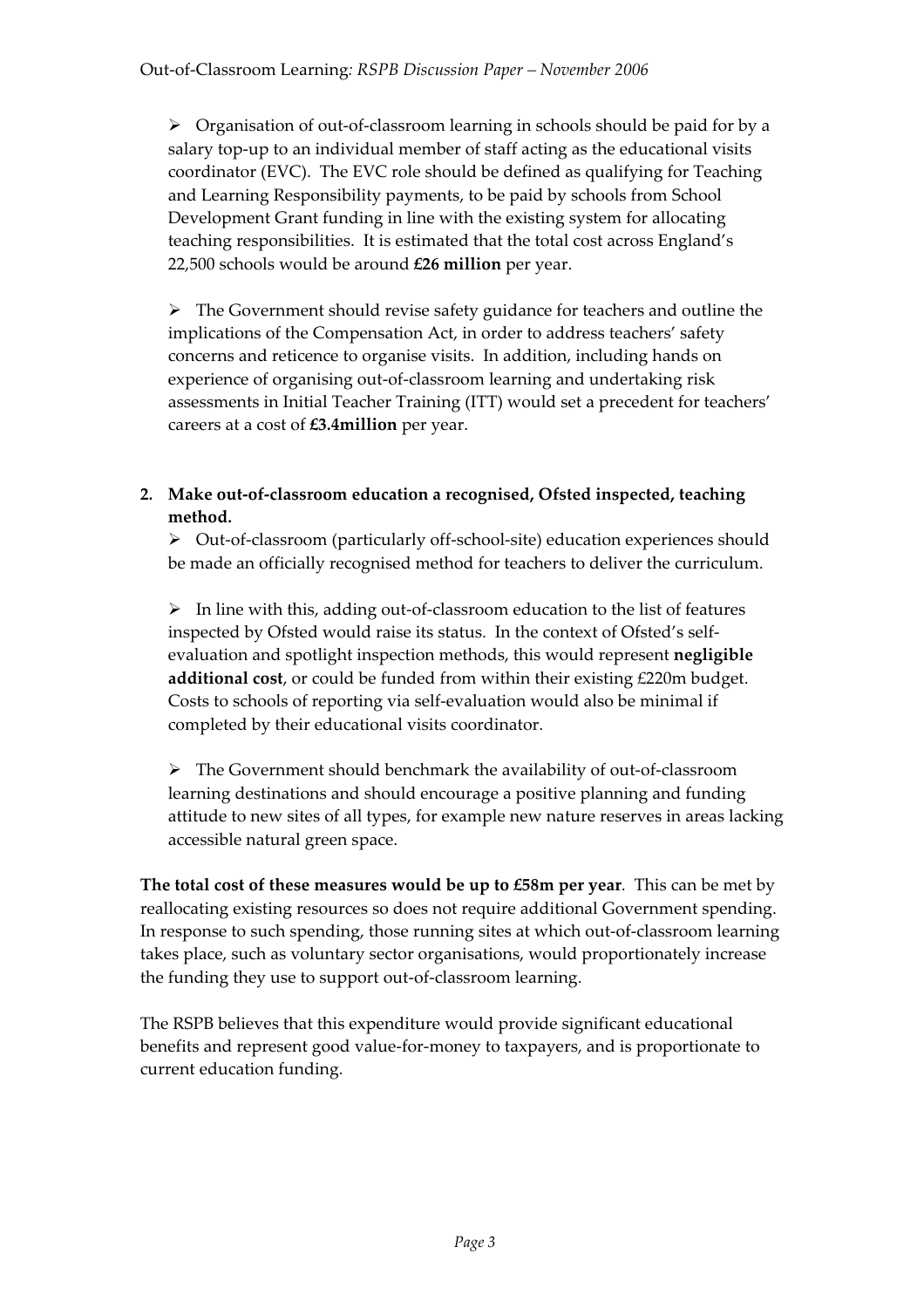# **Recommendations to Government & Actions Required**

| 1. Department for Education and Skills (DfES)                                                               |                                                                                                                                                                                                                                                                                                                                                                                                                                                                                                           |  |
|-------------------------------------------------------------------------------------------------------------|-----------------------------------------------------------------------------------------------------------------------------------------------------------------------------------------------------------------------------------------------------------------------------------------------------------------------------------------------------------------------------------------------------------------------------------------------------------------------------------------------------------|--|
| $\mathbf{i}$                                                                                                | Provide specific funding and guidance to schools and local authorities<br>regarding the provision of OOCL to pupils.<br>EITHER:                                                                                                                                                                                                                                                                                                                                                                           |  |
|                                                                                                             | Emphasise in the Manifesto for Learning Outside the Classroom and Teaching<br>a)<br>and Learning in 2020 Review the role that OOCL can play in personalising<br>learning and the appropriateness to support OOCL through the £1,150m<br>(2006-08) provided through the Dedicated Schools Grant (£565m) and<br>School Standards Grant for Personalisation (£585m).                                                                                                                                         |  |
|                                                                                                             | OR:                                                                                                                                                                                                                                                                                                                                                                                                                                                                                                       |  |
|                                                                                                             | b) Provide up to £28m of specific funding to enable the 1.1 million children<br>eligible to free school meals in England to have one OOCL visit each year.                                                                                                                                                                                                                                                                                                                                                |  |
| $\rm ii)$                                                                                                   | Assess whether local authority outdoor education advisers (OEAs) and school<br>educational visits coordinator EVCs are adequately funded and supported, by:<br>Defining the EVC role as qualifying for Teaching and Learning<br>a)<br>Responsibility (TLR) payments, to be paid by schools from School<br>Development Grant funding at an estimated cost of £26m per year.<br>b) Establishing and maintaining a national database of EVCs (working with<br>OEAs), to ensure that every school has an EVC. |  |
| iii)                                                                                                        | Address teachers' concerns about risk management roles and responsibilities,<br>by:                                                                                                                                                                                                                                                                                                                                                                                                                       |  |
|                                                                                                             | Issuing revised safety guidance alongside the manifesto, including the fair<br>a)<br>treatment by schools of staff organising visits.<br>b) Explaining the implications of the Compensation Act (2006) in the<br>manifesto, including defining OOCL as a 'desirable activity'.<br>Engaging in discussions with the teaching unions to revise guidance to their<br>c)<br>members regarding OOCL.                                                                                                           |  |
| iv)                                                                                                         | The final framework guidance for Sustainable Schools should be revised to<br>specifically emphasise the importance of experiencing, learning about, and<br>connecting to, the natural environment.                                                                                                                                                                                                                                                                                                        |  |
| 2. Department for Education and Skills (DfES) /<br><b>Training and Development Agency for Schools (TDA)</b> |                                                                                                                                                                                                                                                                                                                                                                                                                                                                                                           |  |
| $\mathbf{i}$                                                                                                | Include OOCL in the list of activities that trainees should experience during<br>their initial teacher training (ITT) at an estimated cost of £3.4m per year.                                                                                                                                                                                                                                                                                                                                             |  |
| $\rm ii)$                                                                                                   | Feature OOCL in all teachers' continual professional development (CPD) – in<br>parallel with current revisions to teachers' professional standards and support<br>staff standards.                                                                                                                                                                                                                                                                                                                        |  |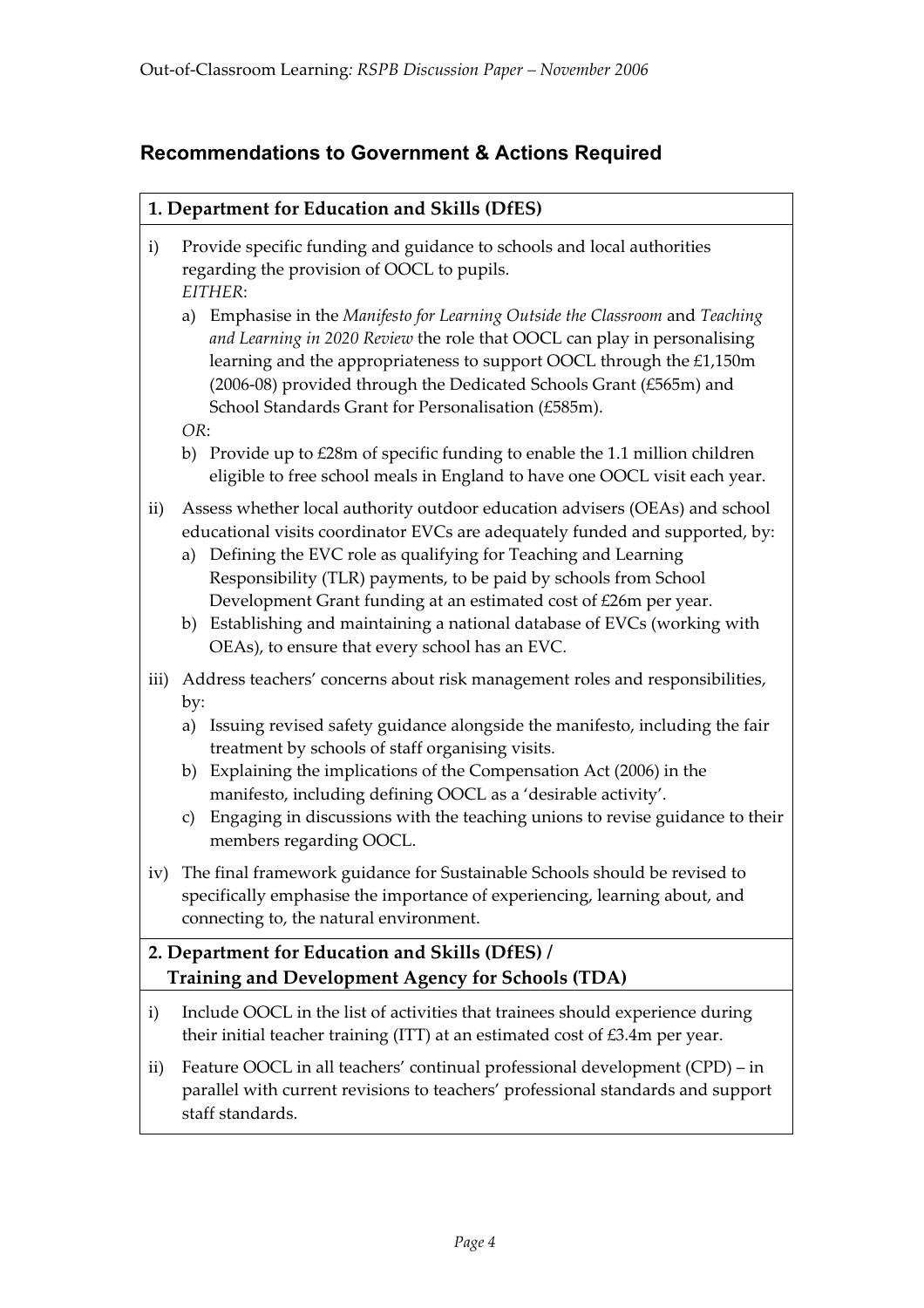### **3. Office for Standards in Education (Ofsted)**

i) Include out-of-classroom learning in the list of issues Ofsted inspect via schools' Self-Evaluation Forms and spotlight inspections.

### **4. Qualifications and Curriculum Authority (QCA)**

- i) Add out-of-classroom learning to the curriculum as an optional, but recommended, process to aid the delivery of personalised learning.
- ii) Imbed OOCL in schools, for instance through the Key Stage 3 curriculum review.

### **5. Department for Communities and Local Government (DCLG) / Department for the Environment, Food and Rural Affairs (Defra)**

i) Benchmark accessibility and quality of existing OOCL facilities as part broader green space availability and planning.

### **6. Department for Communities and Local Government (DCLG) / Department for Culture, Media and Sport (DCMS)**

i) Encourage a positive attitude from planners and funders towards new sites which increase OOCL at natural heritage sites.

### **7. HM Treasury**

- i) Indicate through the Comprehensive Spending Review that they support the DfES allocating their resources to OOCL (as above).
- ii) Recognise the considerable levels of financial support currently given by providers of OOCL (such as voluntary sector organisations) and their willingness to match and support future Government action.

# **Target for Government**

## *'Out-of-classroom learning in the natural environment should be an integral part of every child's education.'*

To manage this objective better in the future the Government should aim to have robust baseline data on the number of OOCL visits to school-level by the end of the 2008-09 academic year. This should include data on participation by year-level and types of visit (e.g. residential or day). There should be consistency across the data whether derived from local authorities, school co-ordinators, or Ofsted inspections.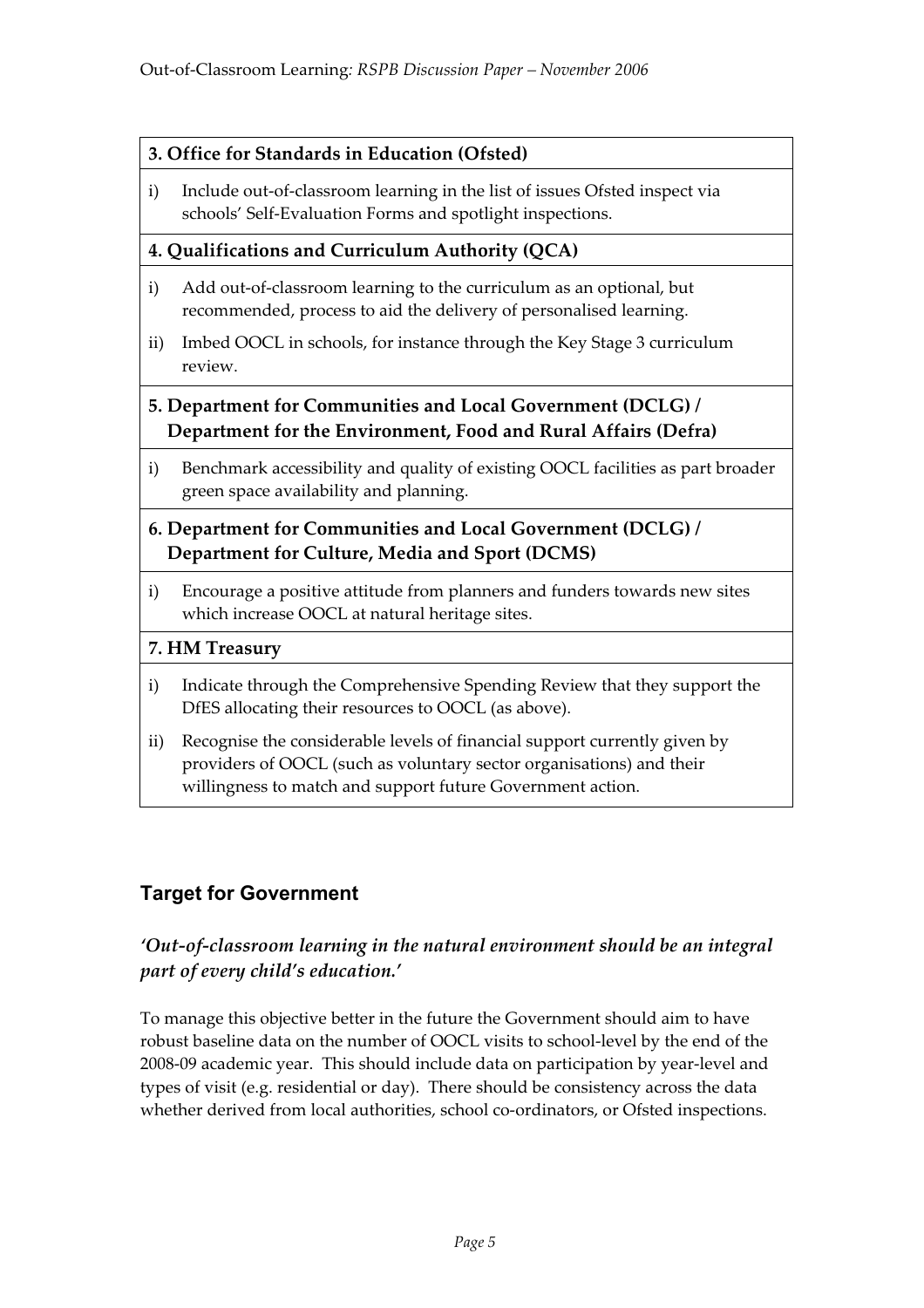# *B. Introduction*

-

Learners of all ages can benefit from effective out-of-classroom learning (OOCL) (Rickinson et al, 2004), and Ofsted has recommended that all students experience the benefits of outdoor education (Ofsted, 2004). There is growing concern that opportunities for outdoor learning by school students in England have decreased in recent years, and that fieldwork opportunities are severely restricted (Rickinson et al, 2004). In February 2005, the House of Commons Education and Skills Committee recommended that DfES issue a *Manifesto for Outdoor Learning* which they suggest should attract £30m of funding (a similar level to their *Music Manifesto*)(House of Commons, 2005). DfES have subsequently developed and consulted on a draft vision and key aims for a *Manifesto for Learning Outside the Classroom*, which is due to be published in autumn 2006.

This note calculates rough costs for England as a whole. The English state education system contained 7.60 million pupils aged 5-18 in 2006, at 22,500 schools with 448,400 teachers (DfES, 2006a; 2006b). The budget for DfES will be £64 billion in 2007/08.

The organisations behind the Real World Learning Partnership<sup>1</sup> host approximately 1.5m pupil-days2 at their sites each year, which may involve 500,000 – 600,000 different pupils, representing 6.5-7.8% of all England's schoolchildren aged 5-18 years. The Government believes there are approximately 7 million pupil visits each year (DfES, 2005a). This averages as nearly one visit per pupil in the primary and secondary education system in England. However, if the ratio of pupil-days to individual pupils is the same across all out-of-classroom learning providers as within the RWL Partnership (2.5:1), then this might involve 3.1 million - only 40% - of pupils.

<sup>&</sup>lt;sup>1</sup> The Real World Learning Partnership, comprises the RSPB, Field Studies Council, Wildfowl and Wetlands Trust, National Trust, PGL Travel Ltd, The Wildlife Trusts, Association for Science Education, Geographical Association, Historical Association, and Royal Geographical Society (with IBG)

<sup>2</sup> One pupil-day is one day on which a child makes an educational visit to a site. It does not equal the number of children due to repeat visits and multi-day activities (e.g. residential courses)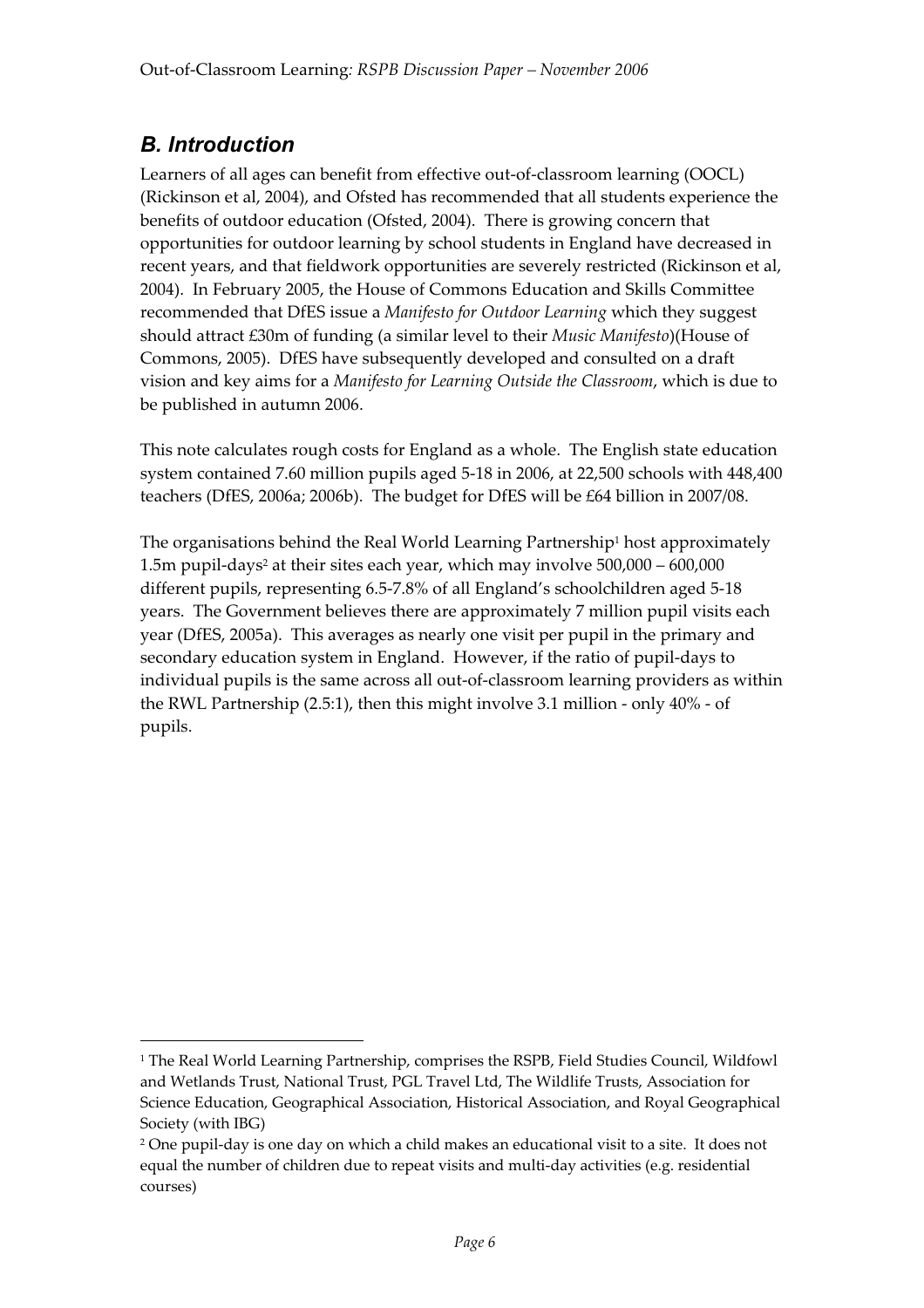# *C. Benefits of OOCL*

# **Educational and Social Benefits**

Out-of-classroom or *real world* learning is one of the most effective forms of education. It can simultaneously contribute to a range of curriculum topics, and develop pupil's personal skills. Despite our modern technology, sophisticated teaching practices and lifestyles, there is no substitute for a child getting out of the classroom to experience nature and culture first hand for themselves. Real world learning stimulates senses and minds, boosting a thirst for learning that will repay itself, in terms of educational achievement, personal development and positive participation in society, many times over. It can link to and help achieve many Government objectives within the *Every Child Matters* agenda (DfES, 2006c), such as children's health, citizenship, reduction of deprivation, crime and unemployment, and achievement of social inclusion.

Making OOCL available to all can help provide pupils with stimulating contact with the natural environment in which all aspects of the curriculum can be taught in integrated and innovative ways. A review of outdoor learning has revealed substantial evidence that well-organised fieldwork adds value to everyday learning experiences in the classroom. Specifically, fieldwork can improve long-term memory and enable higher-order learning (Rickinson et al, 2004). Outdoor education can make school a more engaging experience, making pupils keener to learn and boosting educational attainment. Residential settings for fieldwork aid individuals' development of social skills (Rickinson et al, 2004).

In addition, it is also socially inclusive. Early evaluation of a Government initiative, London Challenge, suggests that out of classroom experiences allow excluded young people or those with learning difficulties to excel and realise their potential because they are conducted in a non-classroom environment (Amos and Reiss, 2004). This is particularly true of those children growing up in economically deprived or inner city areas.

Outdoor education gives depth and meaning to the curriculum. Children gain a more powerful grasp of environmental issues through self-exploration of the natural environment (Thomas and Thompson, 2004). There is evidence that children are losing connection with the natural environment (*ibid.*). Unresolved, this may compromise our society's ability to understand and deal with environmental challenges in the future, such as climate change. OOCL makes an important contribution to building a knowledge economy grounded in creativity and inquiry and helps provide an understanding of the world around us.

It can also distract young people from anti-social behaviour. For example, recent evidence shows that properly organised angling activities can play a cost-effective part in reducing youth offending, anti-social behaviour and truancy (Environment Agency, 2006). Research by Ofsted (2003: 5) also found that '*where pupils feel*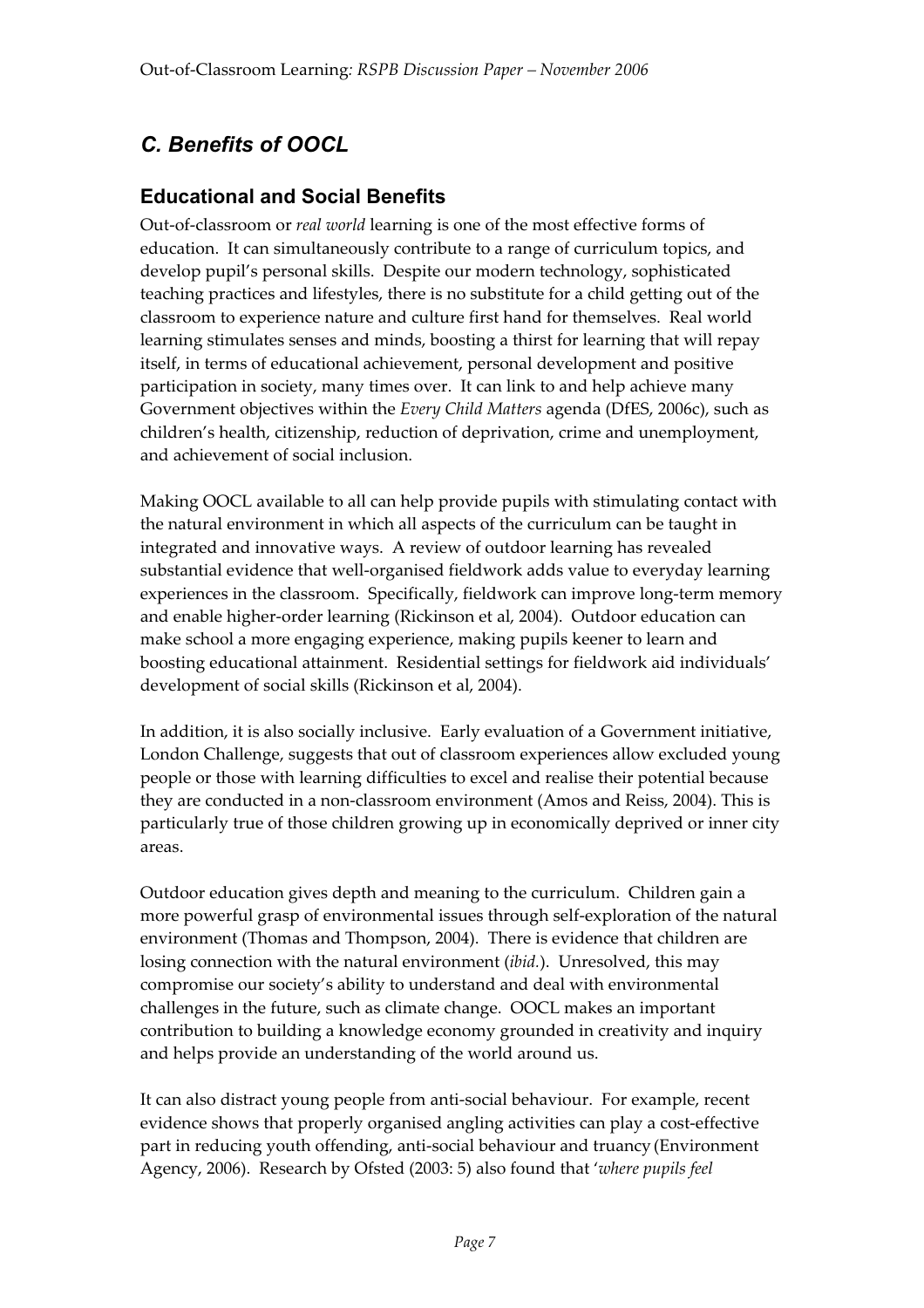*responsible for their environment, incidents of vandalism have decreased*.' In addition, a recent study has shown that children who understand and care about their local environment, community and cultural heritage and are active within it, are far more likely to engage as active citizens in a democratic society later on in life (Peacock, 2006).

## **RSPB Education for Schools**

In 2005/06, the RSPB employed 130 part-time field teachers to host 61,000 pupils on educational visits to 36 sites. In addition to knowing about the specific ecology and features of reserves, the field teachers are trained in current thinking on learning styles and group leadership strategies. The RSPB's standard is to provide a ratio of one field teacher to every 15 children for the duration of the entire visit. This ensures that each child gets a high level of interaction with the environment and the field teacher. The field teacher's specialist knowledge, and small group sizes, both contribute to good quality teaching (Ofsted, 2004). The RSPB aims to be hosting 100,000 pupil visits per year across up to 50 sites in the UK within the next 10 years. The RSPB supports a quality educational experience for all pupils (for instance, see box on *Wildlife for All*).

Out-of-classroom learning programmes are backed-up with a wealth of resources from the RSPB's wider youth activities. The RSPB has been supporting schools for over 100 years in bringing birds and nature to life in the classroom. Beyond the formal setting, the RSPB has over 60 years' experience working with young people through its Wildlife Explorers club – one of the largest environmental clubs for young people in the world.

### **Social targeting through** *Wildlife for All*

Schools are usually attracted to RSPB sites through general advertising. However, in London, the joint RSPB and the Royal Parks Agency *Wildlife for All* initiative (which ran from 2002-05) was proactive in approaching specific schools with high levels of low income families. This helped overcome a common barrier that many schools are not aware of the available facilities and want to be asked to visit. The sessions were offered free of charge and schools were targeted within walking distance of the park; thereby ensuring that no cost was passed onto the children and their families.

By working with schools in close proximity to the Royal Parks and through the provision of training to the teachers on delivering environmental education, it was envisaged that the schools would continue to make use of the parks as a teaching resource after the project is finished. From 2006 (through to 2009) this partnership will be running *Wild in the Parks* – similar to *Wildlife for All*, but in addition to working in The Royal Parks, the new project will also work in a variety of parks across four London Boroughs (Barking & Dagenham, Brent, Croydon and Hammersmith & Fulham).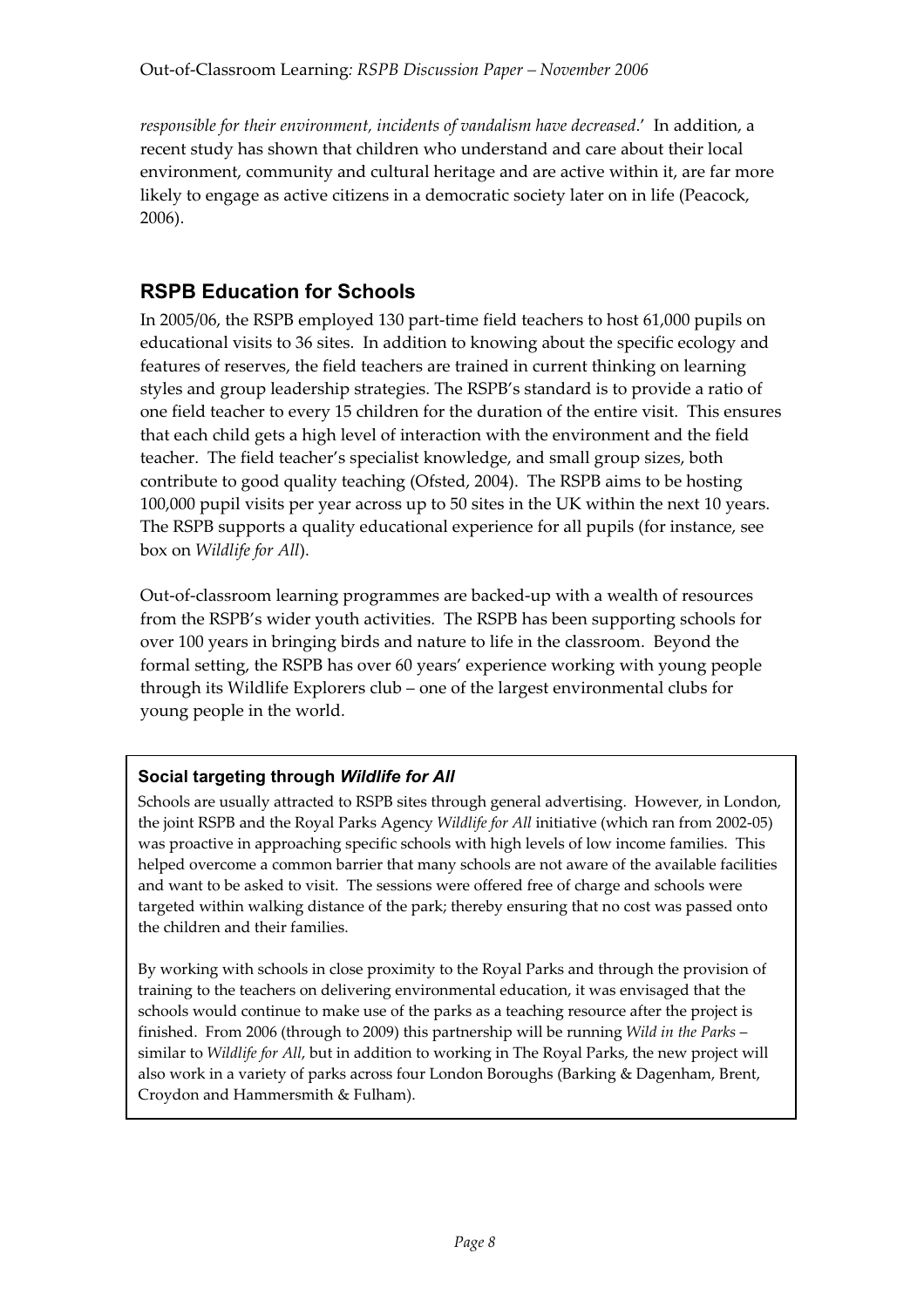The RSPB provides in-service (INSET) and initial teacher training (ITT) based on the activities and programmes available at its sites. This contributes to teachers' knowledge and practice of teaching preparatory work and the design of carefully structured learning activities. These factors are known to result in more valuable educational experiences (Rickinson et al, 2004).

## **Health**

Of the broad range of social benefits associated with OOCL, one of the more critical concerns children's mental and physical health. The strong links between public health and the natural environment are analysed in an RSPB report, *Natural Fit* (Bird, 2004). This report identified that 16% of children in the UK aged between 2 and 15 are obese, and there has been a 50% increase in obesity in children over the last 10 years. Up to 60% of fat children become fat adults. Obesity is a symptom of physical inactivity. The overall cost of inactivity to the NHS is currently £8.2bn/yr (*ibid.*). Within this, obesity costs the NHS around  $£1$ bn, with a further  $£2.3$ bn to  $£2.6$ bn cost to the wider economy as a whole (BBC, 2006).

There is a link between inactivity and obesity: less active children are more likely to have excess fat. Activity programmes have resulted in clinically significant decreases in body fat and body mass index in obese children. In *Natural Fit*, Dr William Bird identifies that:

- Children increase their physical activity levels when outdoors and are attracted to nature. Contact with the elements of nature - sunlight, fresh air, soil, water, plants and animals - is a fascination for children, encouraging them to go outdoors where they are more active.
- Schoolwork may be improved by physical activity. A major review found that there is a positive relationship between physical activity and cognitive functioning that includes concentration, memory and language.
- Specifically, contact with nature has been associated with improved symptoms among children with attention deficit disorder, and improved self-discipline among inner city girls.
- Contact with nature enhances emotional development in school children.

*Natural Fit* suggests that access to OOCL experiences can play a role in improving public health and wellbeing, as:

- There is strong evidence that by the time children leave secondary school their attitude to exercise is highly predictive of whether they will be physically active as adults. The strongest relationship is between the quality of exercise they have experienced as opposed to the quantity of exercise.
- Children's inactivity is helping to create a future generation who are more likely to become inactive and obese adults.
- Contact with nature has been shown to reduce crime and aggression and improve community integration and children's behaviour.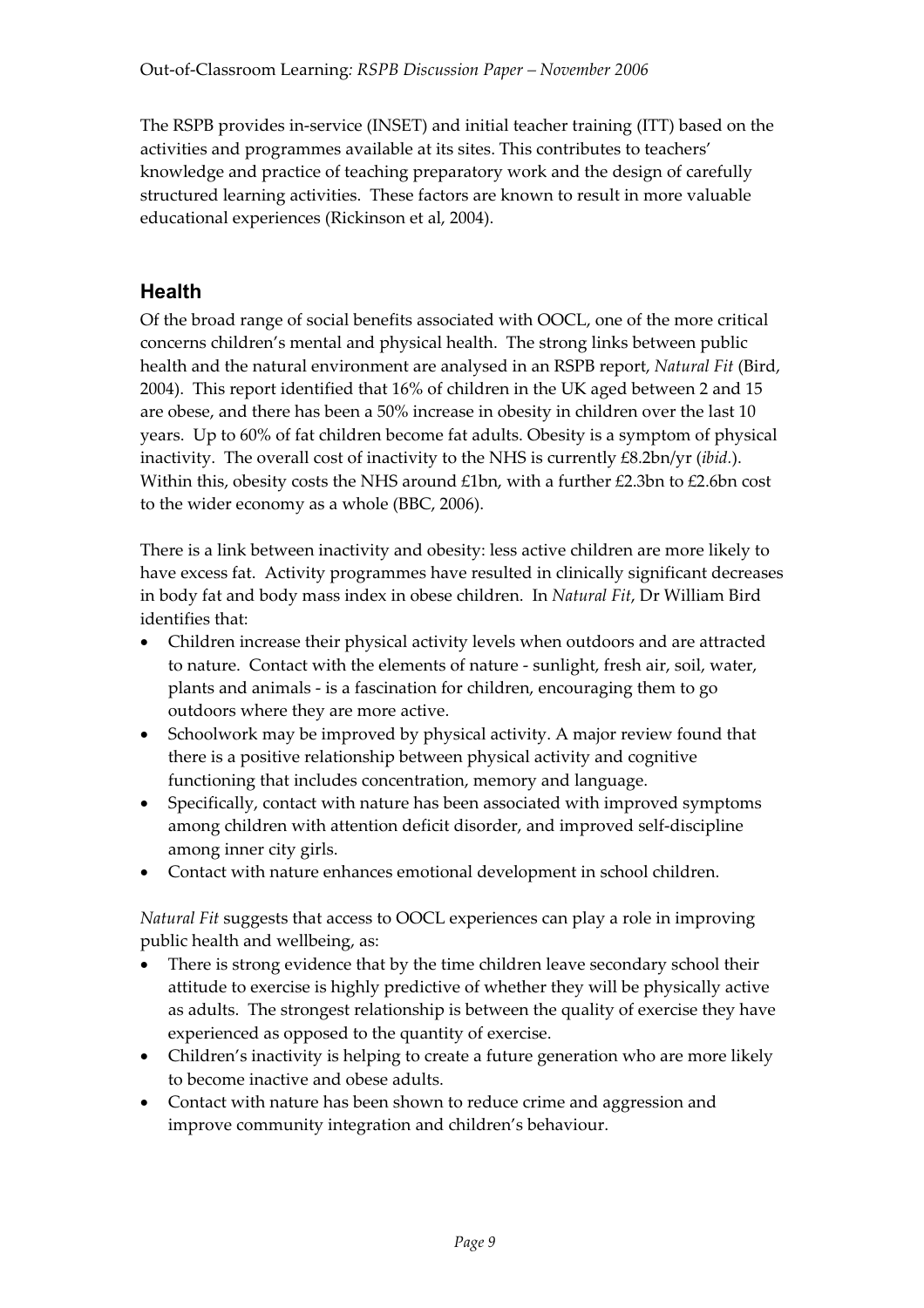• Recent research from the Netherlands (RMNO, 2004) supported these arguments, finding that *it is plausible that the cognitive, motor and socio-economic development of children can benefit from varied, regular and direct contact with nature* (*ibid*.: 19).

OOCL introduces children to outdoor exercise, which if maintained through childhood, is more likely to remain with them into adulthood. Dr Bird has suggested that children be offered the chance to do conservation work or gardening as a way to provide some children with physical activity instead of, or as well as, formal sport. There is also some evidence that school grounds educational projects increase children's motivation to eat healthily and take exercise (Rickinson et al, 2004).

By recognising these health benefits and making an appropriate investment to support OOCL, the Government would also complement and support the £220 million committed to improve school meals and pupils' health (DfES, 2006d).

Research currently being finalised for the RSPB by Dr William Bird, *Natural Thinking*, has also found that contact with nature, such as through OOCL, can also have a significant positive impact on children suffering from attention deficit hyperactivity disorder, ADHD (Bird, forthcoming 2006). Over one-third of children suffering from ADHD have been excluded from school (ADDISS, 2006). By providing OOCL experiences to those suffering from ADHD, not only would they reap direct educational benefits (and reduced exclusion from school), but the negative social and familial impacts of ADHD would also be reduced.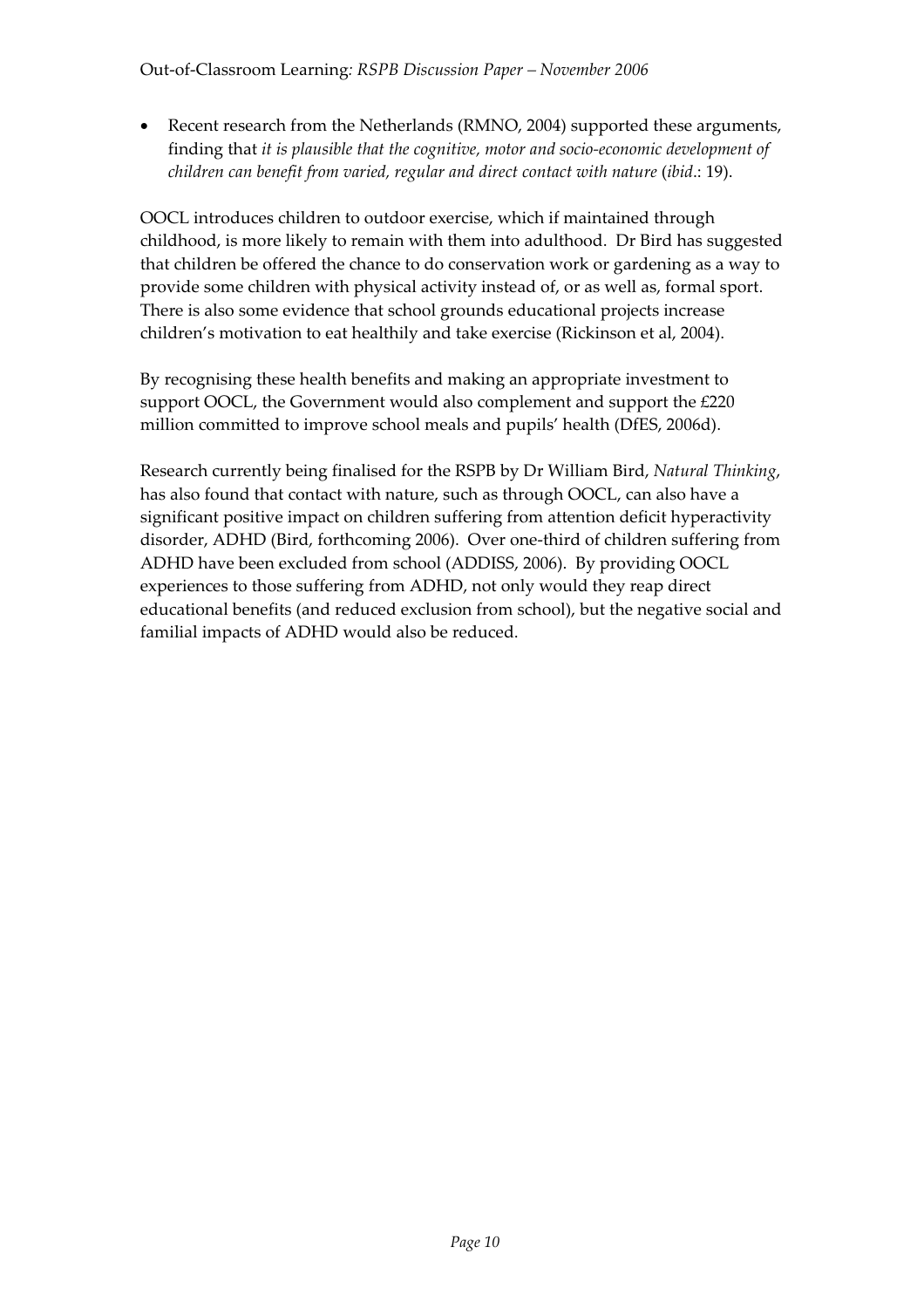# *D. Costs of Increasing OOCL*

A number of actions are available to Government to boost out-of-classroom learning:

# **Funding OOCL Visits**

The Labour Party's 2005 General Election manifesto made a commitment '*to enhance our children's understanding of the environment we will give every student the opportunity to experience out-of-classroom learning in the natural environment*.' There is a lack of baseline data on OOCL against which this commitment can be quantified and measured, and against which any expansion could also be measured. This makes estimating the costs of increasing OOCL difficult.

A suggested minimum total cost for an OOCL visit is c. £25 per pupil: £10-15 for transport, and a similar amount for site costs to the provider. For this second element of costs, schools may be expected to pay c. £5 per pupil for the face-to-face time with field teachers, while further learning programme management costs are often met by the site or visit provider. At this level of funding, **supporting one OOCL visit in the natural environment per pupil per year would require £190 million**. Funding 2.5 million OOCL visits per year would provide each pupil aged 5- 16 with four OOCL days during their time in education (one at each Key Stage, based on 6.86m pupils in 11 year groups, or 623,000 pupils per year group, DfES, 2006a). 2.5 million OOCL visits per year would cost £62.5 million.

The additional impact of general funding for OOCL visits could be low, as it would largely displace the funding already provided by parental contribution. However, spending could be targeted to increase OOCL. Schools are obliged to ensure that all children can attend any trip during lesson time, regardless of ability to contribute to its costs. However, schools may be discouraged from arranging trips at all if they can't expect a significant contribution from parents, and have to foot a significant part of the bill.

Therefore, visits at least in part are funded by, and often rely on, parental contribution. This creates a barrier to experiencing OOCL for pupils from less-welloff backgrounds. The standard measure of pupils in this group is those eligible for free school meals. There are 1.1 million pupils eligible for free school meals in England (DfES, 2006a). Using the estimated average cost of a visit of  $E25$  (£10-15 for each element of transport and site costs) **for 1.1 million children eligible to free school meals in England to have one visit per year would cost up to £28 million.** 

This funding could be added to the schools grant, and could be tied in some way to the number of OOCL visits, as measured through self-evaluation with Ofsted (see further discussion below).

A significant amount of alternative funding (£1,150 million for 2006-08, including an additional £585m announced in the 2006 Budget) could be used by schools for OOCL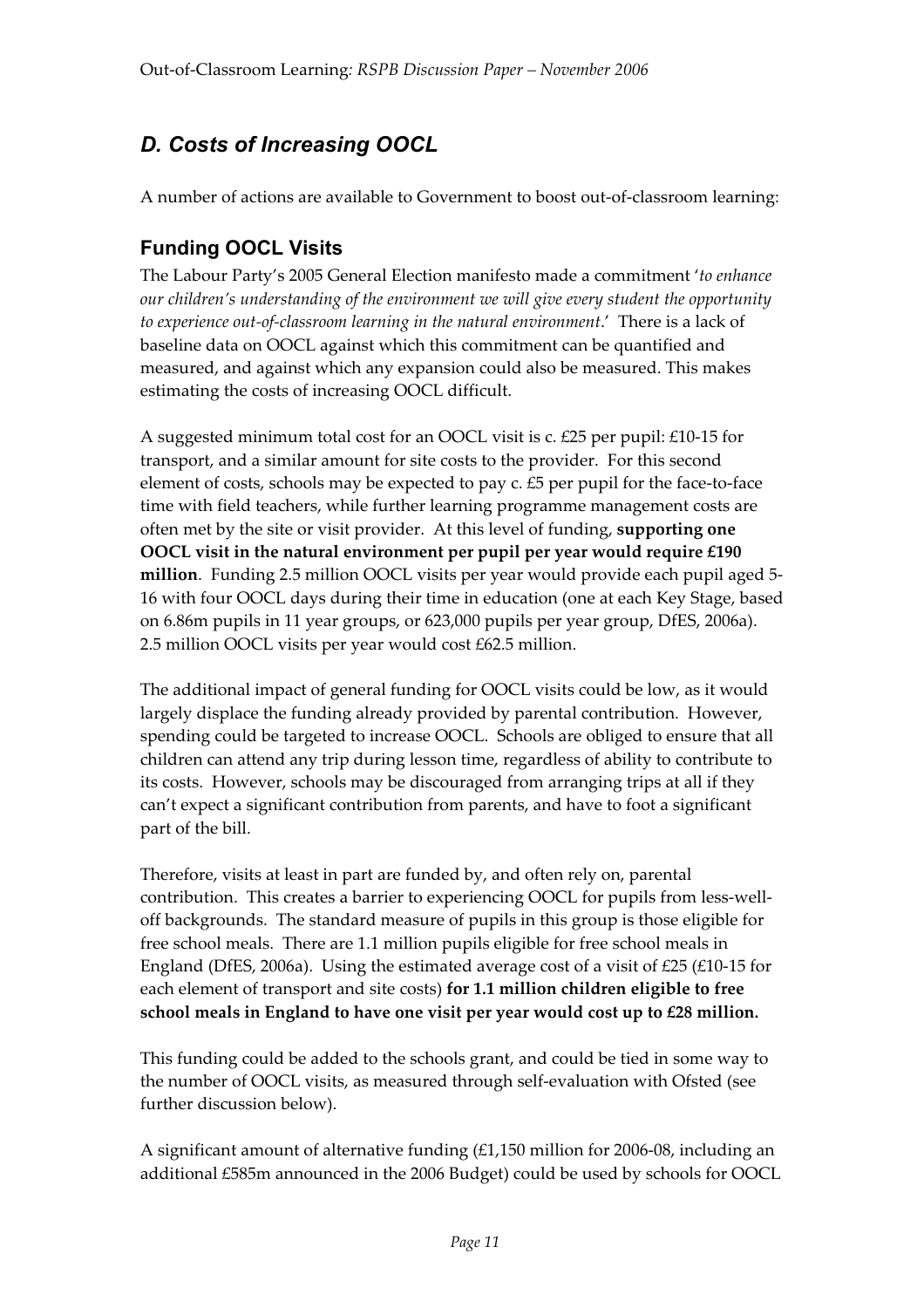(HM Treasury, 2006). The funding is in recognition that '*schools can and do tailor their teaching and the wider support they offer to their pupils so that they can meet all their different needs'* (TeacherNet, 2006a) – so-called '*personalised learning'*. One of the three priorities for this expenditure is '*to help learners from deprived backgrounds to access after school and year-round activities'* (TeacherNet, 2006b).

This financing is to be provided to schools through two separate grants. The additional £585m announced in the Budget will be paid exclusively through the School Standards Grant for Personalisation (SSG(P)) and is intended for spending on pupils in Key Stages 1-4. The remaining £565m is already provided to schools by local authorities as part of the Dedicated Schools Grant (DSG) and is targeted at Key Stages 1-3 (DfES, 2005b). For both grants, over one-third of the allocation weighting is based on the number of pupils in a school eligible for free school meals, and a further half of the weighting relating to the proportion of low prior attainment. The funding is therefore to be targeted at exactly those schools where lack of finances present a significant barrier to participation in out-of-classroom learning, and where a range of significant benefits may be reaped.

However, without specific guidance from Government, and leadership from within these schools, the opportunity to utilise these funds for real world learning is likely to be missed. The Manifesto for Learning Outside the Classroom is the obvious platform for the Government to address this. The current *Teaching and Learning in 2020* review was set up '*to present to the Secretary of State a vision for personalised teaching and learning in 2020 which enables every child to achieve higher standards; and to make recommendations which would support delivery of that vision'* (DfES, 2006e). **This review and the manifesto should emphasise the role that OOCL can play in personalisation and that it is appropriate to utilise the SSG(P) and DSG for this.** 

# **Outdoor Education Advisers and Educational Visits Coordinators**

It is currently regarded as good practice for educational visits to be supported by an outdoor education adviser (OEA) within each local authority and an educational visits coordinator (EVC) within each school (DfES, 2002). The OEA should have an overview of visits undertaken within their area, and support school EVCs on issues like training and health and safety. The formal recognition of the coordinator function will help the school fulfil its health and safety obligations for visits. The school EVC should be involved in the planning and management of educational visits including adventure activities led by school staff.

Both local authority advisers and school coordinators should monitor educational visits. The lack of national data on OOCL visits suggests that the monitoring system is not functioning, which may reflect a lack of priority given to these roles within the educational system. **The Government should assess whether OEAs and EVCs are adequately funded and supported.**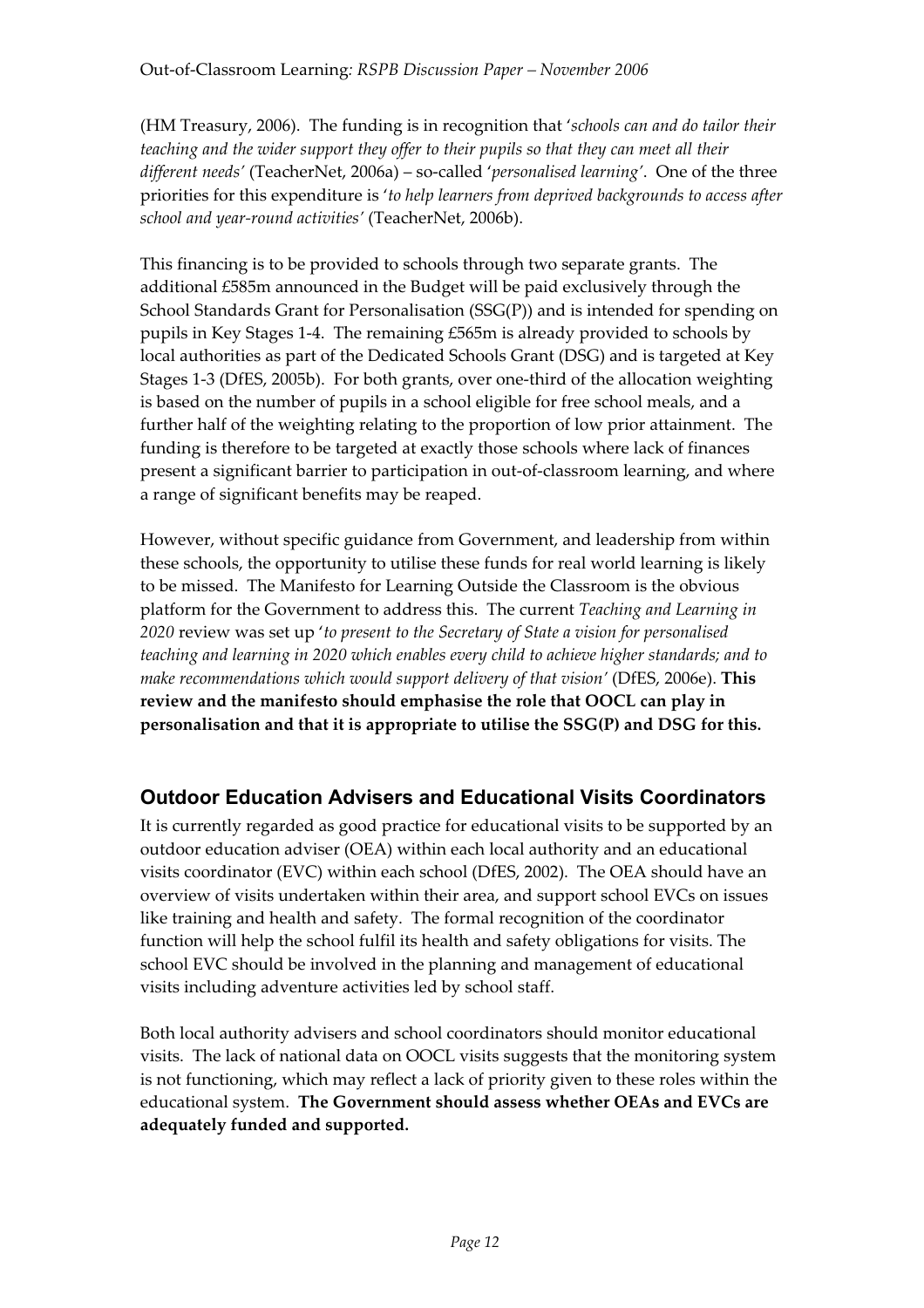Providing adequate funding for the educational visits coordinator in each school would help uptake of OOCL by giving sufficient priority to organising (e.g. risk assessments) and planning (e.g. identifying locations) OOCL visits. It would also raise the profile of OOCL and serve to imbed it as a route to personalising young people's learning. **The EVC role should be defined as qualifying for Teaching and Learning Responsibility (TLR) payments**, to be paid by schools from School Development Grant funding in line with the existing system for allocating teaching responsibilities. From September 2006 the minimum such payment for each teacher with a TLR is £2,306, although this payment can be made to cover more than one responsibility. Given DfES guidance that an EVC should be a senior member of staff, it is likely that they will have at least one other responsibility, and it is fair to assume that half of the TLR cost could be attributed to being an EVC. **This would give a total cost to the Government of £26 million per year for the 22,500 state schools in England to have an EVC.**

Working with OEAs, **the DfES should establish and maintain a national database of EVCs**. This would help ensure that every school had an EVC and assist in collecting national data on OOCL visits.

## **Addressing Teachers' Concerns**

Teachers have identified the perceived litigation culture as a significant barrier to organising OOCL. This reticence has been compounded by some teaching unions providing guidance to its members not to organise such visits. As a consequence of the current lack of clarity over teachers' responsibilities and a perceived litigation culture, overall school insurance premiums (not just for OOCL) have increased by 20% per year to cover compensation claims (Thomas and Thompson, 2004).

Alongside the Compensation Act 2006 (see box), the Government has also previously committed to produce new detailed guidance covering the fair treatment of school staff (DfES, 2005a). This is a key concern of teaching unions. The guidance is expected to make clear, and seek to ensure, that;

- Staff who take reasonable care, and follow employer guidelines are, in the event of any unfortunate accident, protected by the law, and
- By carrying out straightforward, compulsory safety checks school staff can protect both pupils and themselves on a school visit and minimise the risk of litigation.

The guidance will also make clear that employers must treat staff fairly when a pupil gets injured and that parents are expected to respond fairly too. **The Government should ensure that this revised guidance is published alongside the Manifesto for Learning Outside the Classroom**. Teachers' concerns that they would be liable for incidents that are genuinely unavoidable accidents would be reduced. However, there would remain strong incentives for teachers to act responsibly and to work with reputable providers of out-of-classroom learning, and to exercise the necessary cautions (e.g. risk assessments). At the same time, **the Government should engage**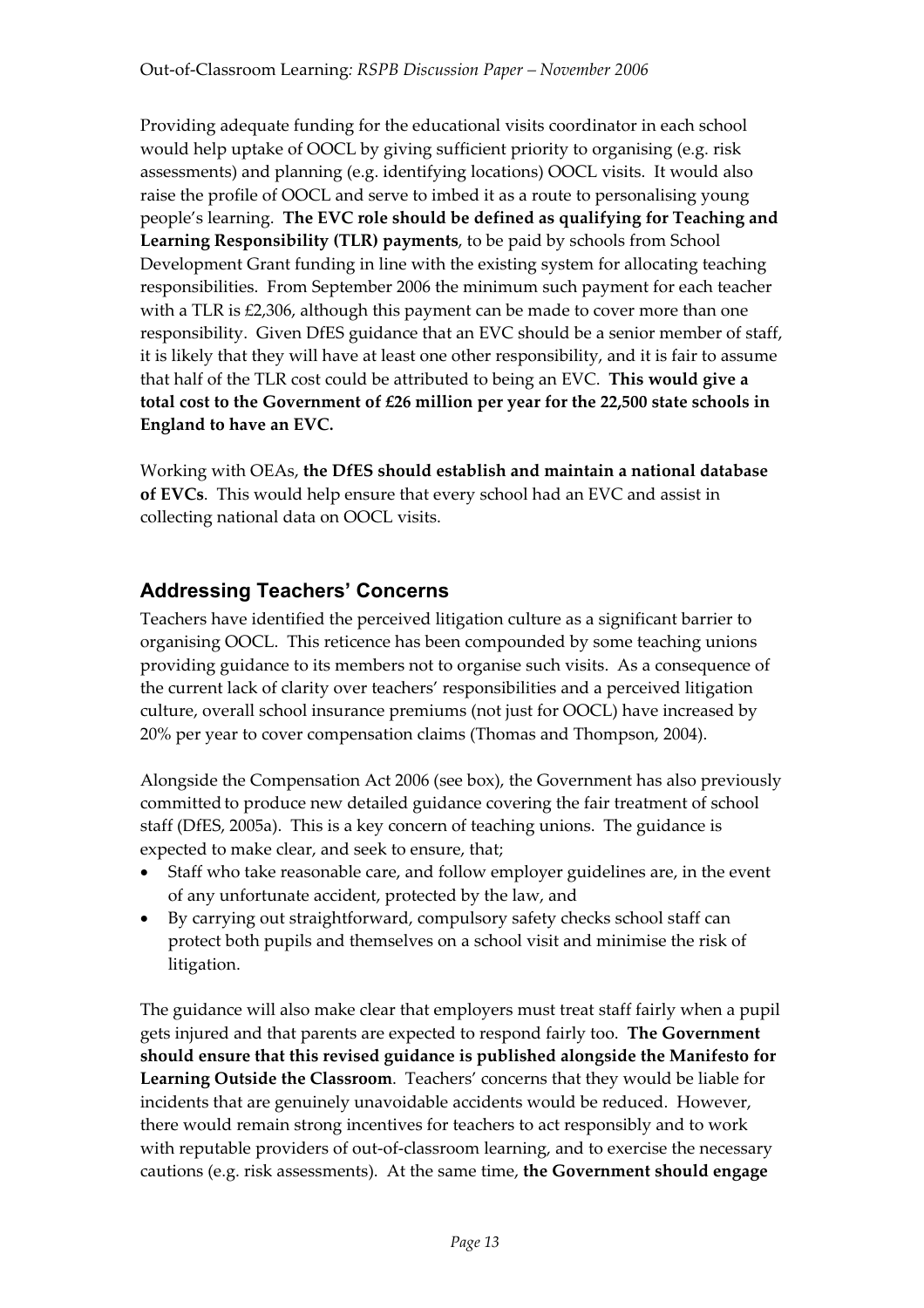#### **in discussions with the teaching unions to revise guidance to their members regarding OOCL**.

#### **The Compensation Act (2006)**

-

The Compensation Act received Royal Assent on 25<sup>th</sup> July 2006 and offers a number of positive measures to address the perceived compensation culture and risk aversion of today's society. Whilst largely containing details about the regulation of claims management services (so-called 'ambulance-chasers'), the first part of the Act has two clauses particularly pertinent to OOCL:

*1. A court considering a claim in negligence or breach of statutory duty may, in determining whether the defendant should have taken particular steps to meet a standard of care (whether by taking precautions against a risk or otherwise), have regard to whether a requirement to take those steps might—*

*(a) prevent a desirable activity from being undertaken at all, to a particular extent or in a particular way, or* 

*(b) discourage persons from undertaking functions in connection with a desirable activity.* 

*2. An apology, an offer of treatment or other redress, shall not of itself amount to an admission of negligence or breach of statutory duty.*

Whilst not defining 'desirable activity', both clauses should serve to allay teachers' concerns around organising OOCL, and fears of litigation if an accident does occur. In addition, **defining OOCL as a 'desirable activity' in the DfES Manifesto would be a further significant step**.

For full details of the Act, see http://www.opsi.gov.uk/acts/acts2006/ukpga\_20060029\_en.pdf

### **Initial Teacher Training & Continued Professional Development**

At present, experiences of OOCL during initial teacher training (ITT) occur by chance. This depends upon whether schools hosting training placements, or taking on new teachers, organise out-of-classroom learning. This may exacerbate the problem of access to OOCL for schools in deprived communities: if new teachers have not experienced OOCL, they are unlikely to introduce it themselves, so will not learn about it if it is something their school does not already do. For schools where OOCL is not part of the culture, new teachers trained in leading OOCL experiences are needed to break this cycle.

The Training and Development Agency for Schools (TDA) submitted advice on its review of standards for classroom teachers to the Secretary of State in April 2006. The TDA have acknowledged that '*out-of-classroom learning brings many benefits including providing inspirational experiences that teachers can build upon and improving children's motivation and personal skills*'3. The revised standards reflect this, and include the requirement for teachers at all career stages (including Newly Qualified)

<sup>3</sup> Letter from Graham Holley, Interim Chief Executive TDA, to Anthony Thomas, Chairman Real World Learning Partnership, 28 March 2006.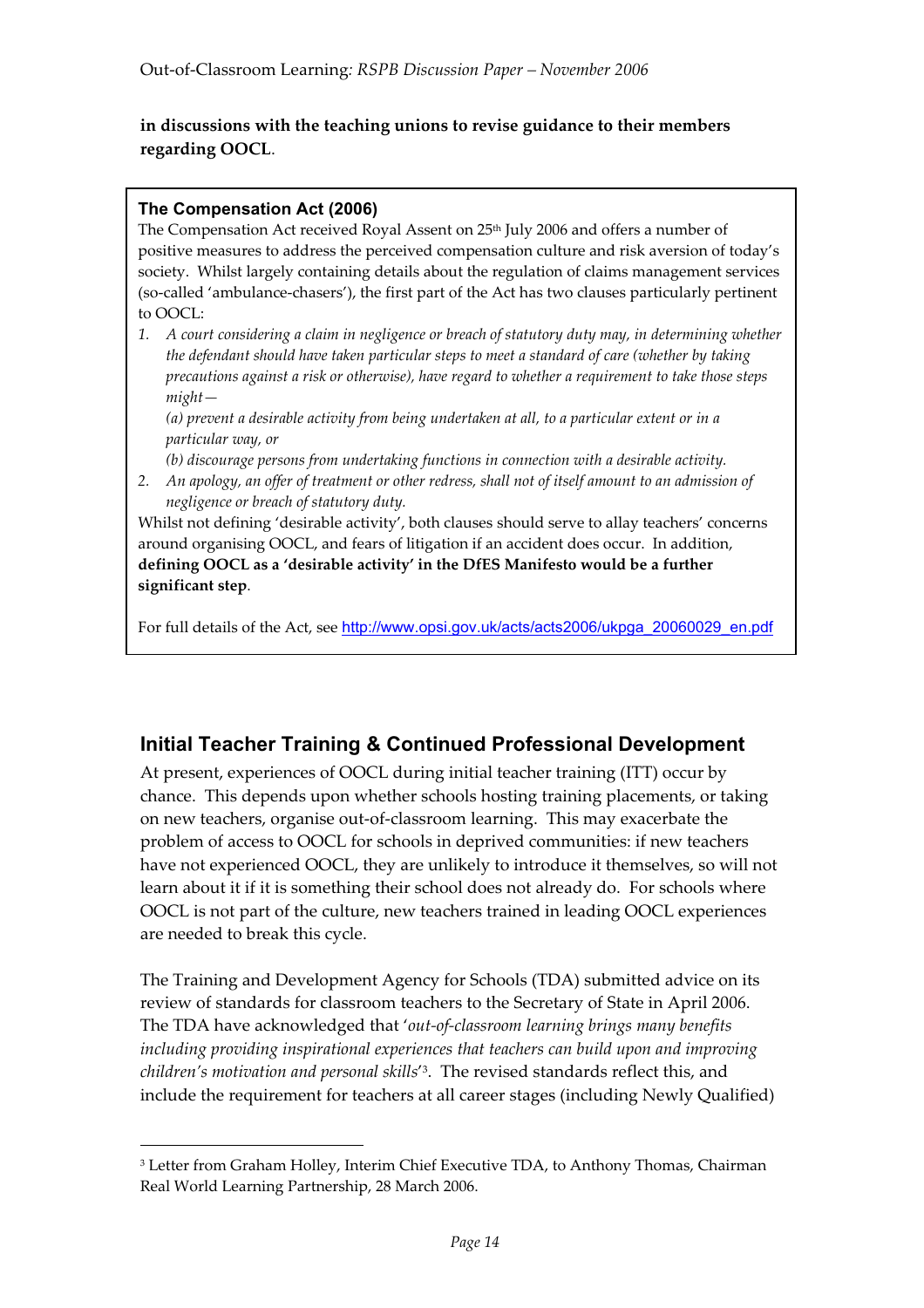to *identify and use opportunities to personalise and extend learning through out of school contexts* (TDA, 2006a: 18).

This obviously places a significant requirement on providers of initial teacher training to ensure all trainee teachers are capable of arranging and undertaking OOCL. In addition, given the TDA requirement applies to all professional levels of teachers, it will be necessary for **OOCL to feature in all teachers' Continual Professional Development (CPD).** The outcomes from the recent TDA review of initial teacher training (ITT) requirements should reinforce this, as should the upcoming reviews of standards for both school leadership, teaching/classroom assistants, and higher level teaching assistants (HLTAs).

#### **Research into Initial Teacher Training and Out-of-Classroom Learning**

The National Foundation for Educational Research (NFER) has recently been commissioned by the DfES, the Countryside Agency, and Farming and Countryside Education to carry out research to identify the types of training offered by ITT institutions on OOCL. The research aims to find out what proportion of ITT providers cover OOCL, the range of topics and depth in which they are covered, or how OOCL is delivered within the ITT curriculum. This study will be exploring the current levels and range of OOCL training offered by ITT establishments. A final report will be published in November 2006, and is expected to recommend that there is a need for induction training and Initial Teacher training to ensure all Newly Qualified Teachers were more confident in organising OOCL (NFER, 2006).

One opportunity to imbed OOCL in ITT would be through a requirement for every trainee teacher (of which there were 33,750 in 2005 (TDA, 2006b)) to be taught specific elements of organising and undertaking OOCL visits. These should then be applied with hands on experience during time spent on placement in schools. The Outdoor Education Advisers' Panel (OEAP) are currently developing *Educational Visit Group Leader* training, and a one-day course of this type would address the pertinent areas. Whilst costs are likely to vary between local authorities, the estimated average participation cost is  $£100$ . For every trainee teacher this would give an overall total annual cost of c. **£3.4million**. This would ensure that **Out-ofclassroom learning would be included in the list of activities that trainee teachers should experience during their initial training (ITT).** 

### **Inclusion in Ofsted Inspections**

Inclusion of OOCL in Ofsted inspections would increase its status within the education system. The additional costs of doing this would come from:

- Adding one more issue to the list of factors inspected by Ofsted.
- Schools' self-evaluation in relation to OOCL (see box, below).
- In depth spotlight inspections specifically of OOCL at a selection of schools (in keeping with the current inspection style).

The total costs of these actions for Ofsted is predicted to be well-below £100,000, which should be easily accommodated within Ofsted's budget of £220m (Ofsted,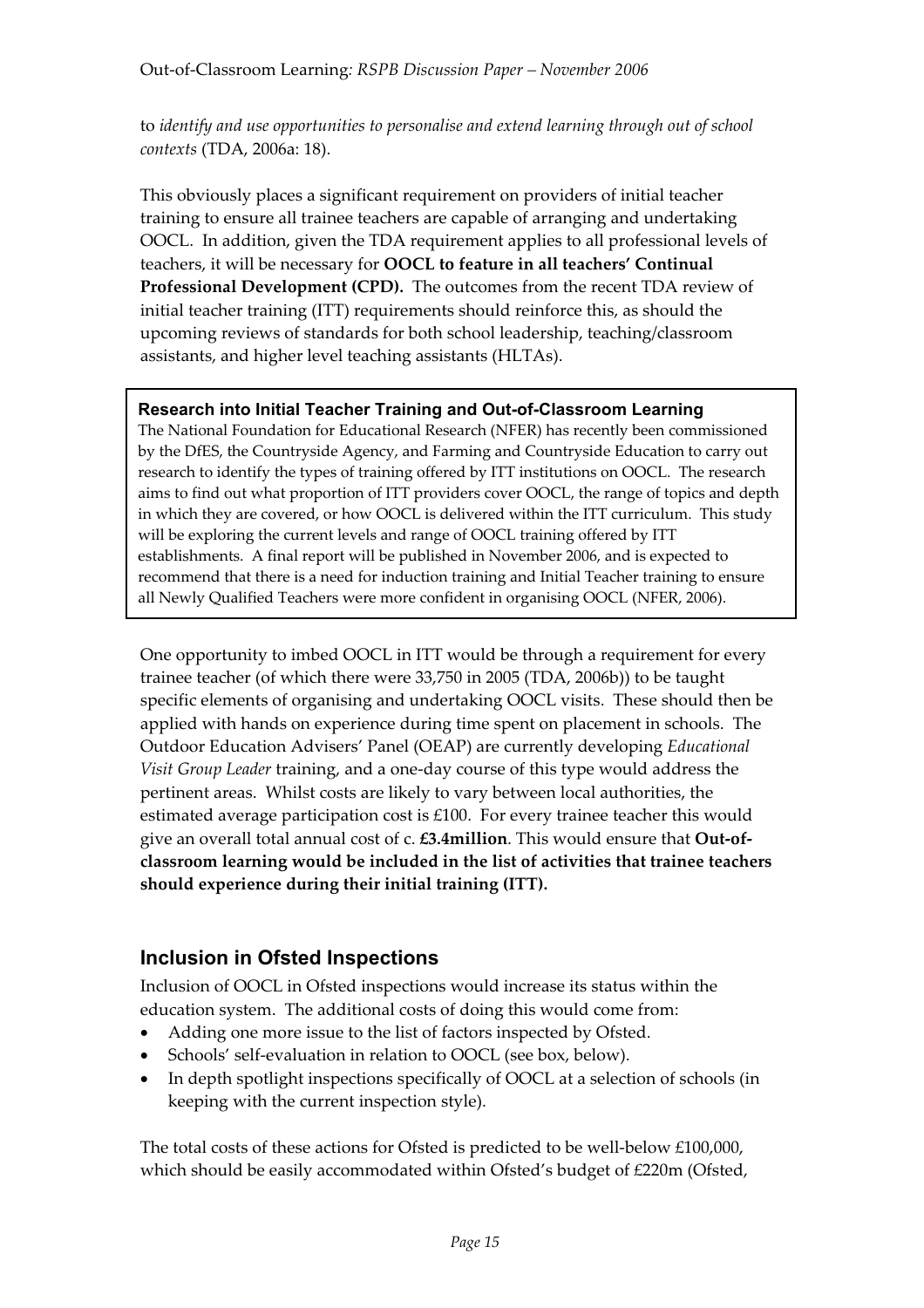2006). Regular spotlight inspections across a sample of schools would not only provide information on the quality of OOCL being undertaken by schools, but also a reliable proxy indication of the overall participation level, complementing data from school SEF reporting. **Ofsted should include OOCL in the issues included in a school inspection**.

#### **Ofsted Self-evaluation Forms and Out-of-Classroom Learning**

The self evaluation form (SEF) is at the heart of the new Ofsted inspection arrangements – it serves as the main document when planning an inspection with a school, and is crucial in evaluating the quality of leadership and management and the school's capacity to improve. It is a school's responsibility to complete a SEF, and it is recommended that this be done so annually as part of the normal cycle of review and planning. Ofsted provides a standard template form and once OOCL was included in this template, there would therefore be no additional cost to Ofsted of inspecting OOCL via SEFs.

Part B of the SEF contains statistical and other factual information about the school. A simple table here could record the participation levels by Year group in OOCL (also recording the mix of residential or day visits). This data would be readily available to the school's educational visits coordinator (EVC), through their requirements to have knowledge of the monitoring and feedback system for visits, as well as their evaluation (DfES, 2005c). The cost to the school of completing this data in terms of time and money would therefore be negligible, perhaps accounting for a few hours of the EVC's time per year. As a result, Ofsted would be able to provide valuable data on the number of out-of-classroom pupil-days each year in England by collating the figures reported in this part of the SEF. Currently, the exact number of out-of-classroom learning visits is not known.

The actual self-evaluation element of the SEF – Part  $A$  – is intended to draw upon information completed by the school in Part B. This evaluates the impact that the school is having on pupils' achievement and personal development. By including OOCL in Part B, schools would also record the specific benefits it was having on pupils in Part A of the SEF.

## **Imbedding OOCL in Schools and the Curriculum**

Beyond Ofsted inspections, there are various other ways for OOCL to be imbedded in schools:

- x**OOCL could be weaved into the curriculum as either a requirement or as an optional, but recommended process to aid the delivery of personalised learning experiences**. The first option would guarantee that all school children took part in out-of-classroom learning in a planned and progressive manner. However, without broader adjustments and revisions to the whole curriculum, this would further crowd an already packed agenda.
- In particular, the current review of Key Stage 3 by the Qualifications and **Curriculum Authority (QCA, as part of their 11-19 reform programme) presents an ideal opportunity to investigate further the opportunities OOCL offers**, and to propose mechanisms through which it can be delivered.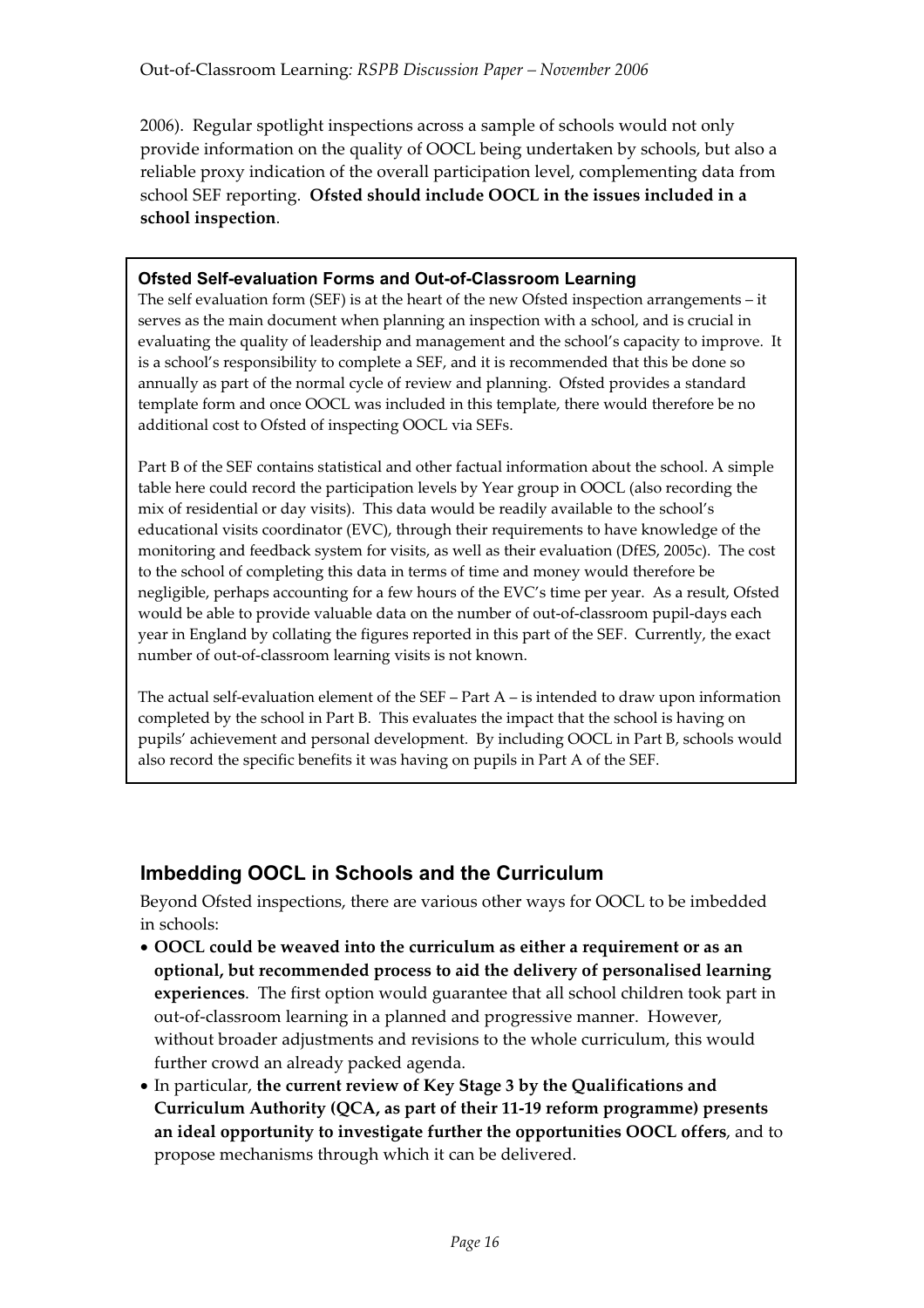In addition, the recently launched DfES proposals for Sustainable Schools identifies eight key areas (or doorways) for schools to become models of sustainable development in their communities and prepare young people for a lifetime of learning and sustainable living (DfES, 2006f). While stressing the importance of developing a commitment to caring for the environment, none of the key areas identify how pupils will develop their knowledge and understanding for the environment upon which this commitment should be built. **The final framework guidance for Sustainable Schools from the DfES should be revised to specifically emphasise the importance of experiencing, learning about, and connecting to, the natural environment.**

## **Increasing Access to OOCL Facilities and Green Space**

There is a big gap in equity of access to high quality natural environments between children from different backgrounds (Thomas and Thompson, 2004). Therefore, increasing the number of OOCL visits is likely to require an increase in the capacity of OOCL destinations. In particular, there is a need to ensure that OOCL sites are available and accessible to all schools. Some measurement of the availability of OOCL sites per pupil/school numbers in a local authority area would help benchmark the level of provision. The RSPB is beginning to undertake research into developing such a benchmark. **Further work is needed, and this is likely to be alongside wider studies into overall public access to green spaces**. More suitable OOCL sites would also mean that more use could be made of them to provide CPD and ITT for classroom teachers, as well as training school educational visit coordinators.

#### **Actions by an OOCL Provider: The RSPB**

In 2005/06, the RSPB employed 130 part-time field teachers to host 61,000 pupils on OOCL visits to 36 sites. This activity was supported by approximately £600,000 of the RSPB's own resources. This includes £200,000 of field teachers' time, and further costs in training field teachers, planning visits, and managing out-of-classroom learning programmes. This excludes the costs of developing and maintaining learning facilities, which is funded by grant-aid and by RSPB supporters.

The RSPB aims to increase the number of OOCL visits to its nature reserves to 100,000 per year within 10 years, although this is dependent on our plans for new reserves and OOCL facilities being realised. The RSPB is planning to accommodate the increased number of pupils on OOCL visits in two ways. The first is by realising and/or increasing OOCL capacity at the existing 36 field teaching sites. The second approach is the development of field teaching at newly acquired sites or those where it does not already take place. Each of these contributes about half the planned total increase in provision (i.e. c. 20,000-25,000 visits each).

Increasing the provision of natural heritage OOCL sites may have wider benefits. Natural green space can be created in areas of low wildlife value, where it is currently not available or accessible (e.g. some inner cities, rural areas of intensive agriculture). New environmental sites suitable for OOCL would not only have value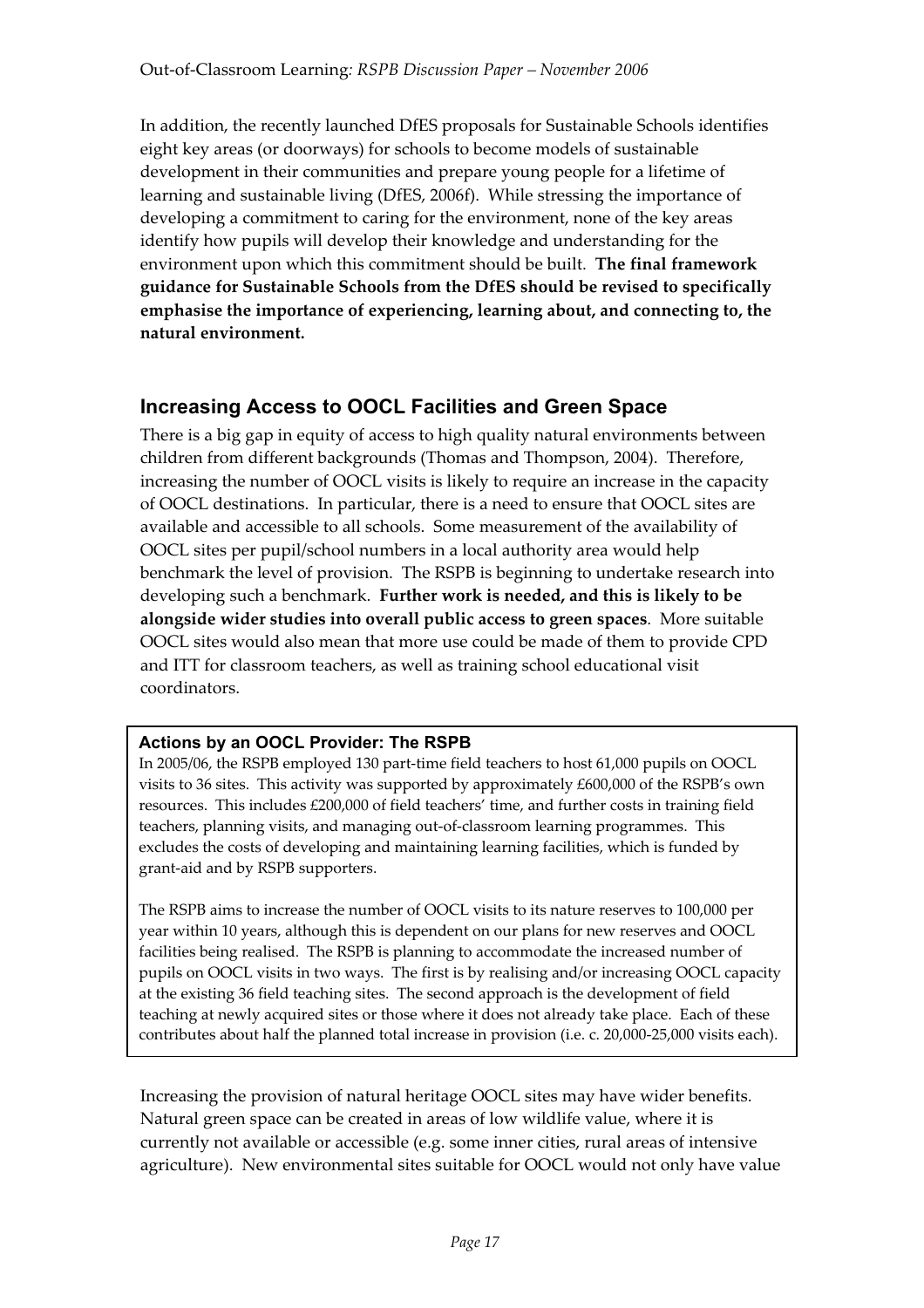for education, they would also increase overall quality of life for the local community, improving the image of an area and helping residents maintain a healthy lifestyle (RSPB, 2005). **Increasing the availability of natural heritage sites suitable for OOCL can be helped by a positive attitude from planners and funders to new sites in such areas**.

The actions outlined above for Government and other funders would attract considerable match funding from OOCL providers, such as those in the RWL partnership. For example, the RSPB spends c. £10 per pupil on OOCL visits (effectively subsidising state education) with schools providing funding of £5 per pupil. The school funds cover only the face-to-face time between the field teacher and the children. This accounts for the  $£15$  of total site costs previously referred to (with transport costs for the school being a further £10-15 per pupil).

#### **Through the Comprehensive Spending Review, HM Treasury should indicate that they support the DfES allocating their resources to OOCL. They should also recognise the considerable levels of financial support currently given by providers of OOCL.**

If Government policies and resources can increase OOCL activity and facilities, the RSPB will increase its own efforts and funding in delivering quality OOCL experiences. For instance, the RSPB is committed to continue to fund a proportion of the cost of OOCL visits to its sites, and will increase this funding in proportion to any increase in these visits. The RSPB will also continue to invest its own resources, and attract third party funding (e.g. the Big Lottery Fund, Landfill Tax Credit Scheme) to increase staff and site capacity for OOCL visits.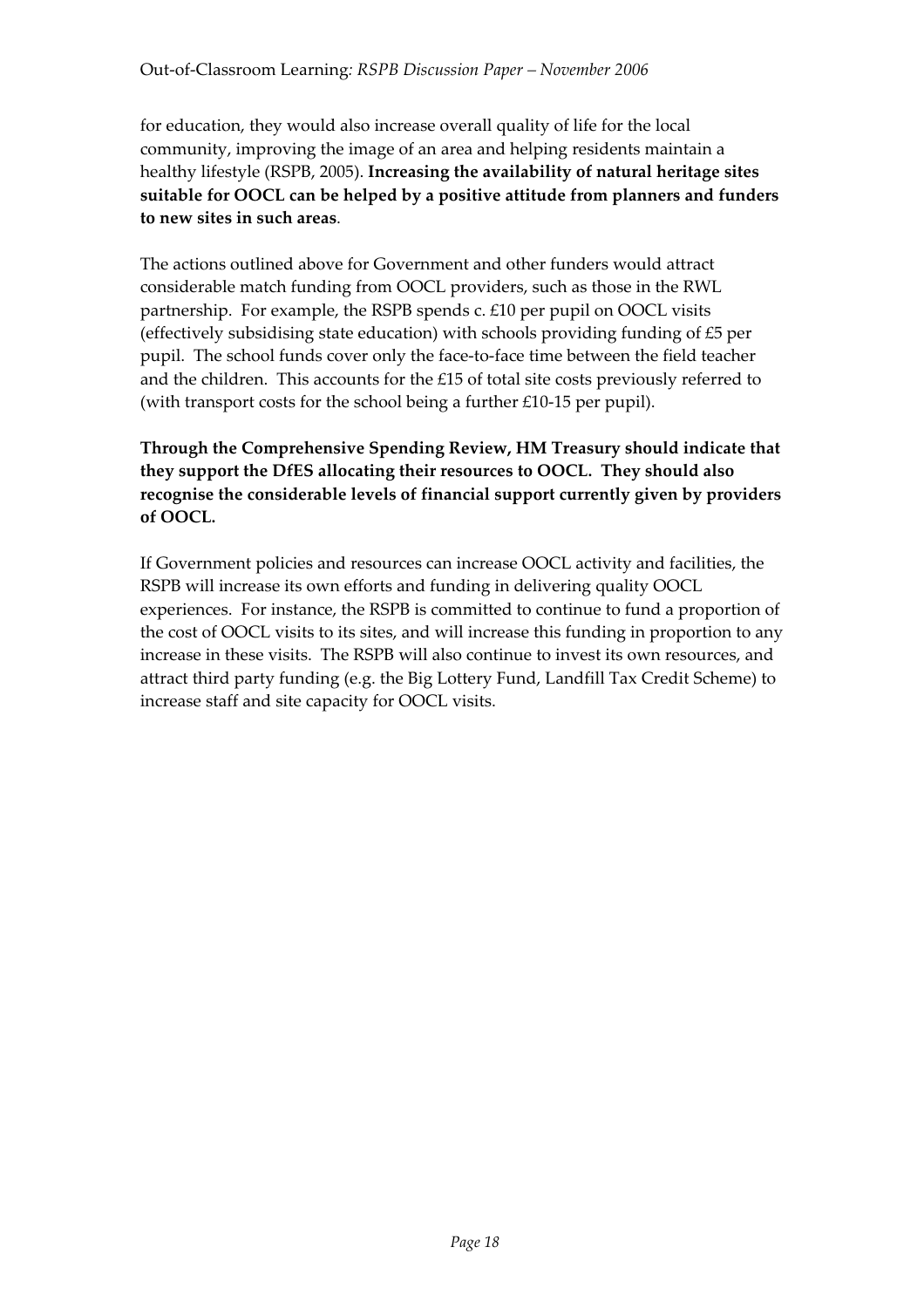# *E. References*

- ADDISS (2006) ADHD is real ADDISS families survey. Research commissioned by the National Attention Deficit Disorder Information and Support Service, August 2006, http://www.adhdisreal.co.uk/survey.htm [accessed 23rd October 2006].
- Amos, R., and Reiss, M. (2004) FSC London Challenge Residentials, Pilot Evaluation April-July 2004, London, Institute of Education, University of London.
- BBC (2006) Child obesity 'doubles in a decade'. BBC News Online, 21<sup>st</sup> April 2006, http://news.bbc.co.uk/1/hi/health/4930264.stm [accessed 31st July 2006].
- Bird, W. (2004) Natural Fit: can green space and biodiversity increase levels of physical activity? Report commissioned by the Royal Society for the Protection of Birds, http://www.rspb.org.uk/Images/natural\_fit\_full\_version\_tcm5-60619.pdf [accessed on 31st July 2006].
- Bird, W. (forthcoming 2006) Natural Thinking. Report commissioned by the Royal Society for the Protection of Birds, http://www.rspb.org.uk/policy/health/.
- DfES (2002) Standards for LEAs in Overseeing Educational Visits, Supplement to Health and Safety of Pupils on Educational Visits (HASPEV), http://www.teachernet.gov.uk/\_doc/2576/STANDARDS%20LEAS%20FINAL%20 2002.doc [accessed 23rd May 2006].
- DfES (2005a) Outdoor Learning Kelly. DfES press release, 15th February 2005, http://www.dfes.gov.uk/pns/DisplayPN.cgi?pn\_id=2005\_0021 [accessed on 31<sup>st</sup>] July 2006].
- DfES (2005b) School funding settlement for 2006-07 and 2007-08: Summary, Annex A, http://www.teachernet.gov.uk/\_doc/9401/Annex%20A%20Summary%20of%20the%20Sch ool%20Funding%20Settlement%20for%202006-07%20and%202007-08.doc [accessed 17th August 2006].
- DfES (2005c) School Staff and their Roles Beyond the Classroom, http://www.teachernet.gov.uk/\_doc/9212/ROLE%20OF%20SUPPORT%20STAFF %20FINAL160905%20(2).doc [accessed on 23<sup>rd</sup> May 2006].
- DfES (2006a) Schools and Pupils in England, January 2006 (final), National Statistics First Release 38/2006, http://www.dfes.gov.uk/rsgateway/DB/SFR/s000682/SFR38- 2006.pdf [accessed 8th November 2006]. (Figures exclude nurseries and independent schools).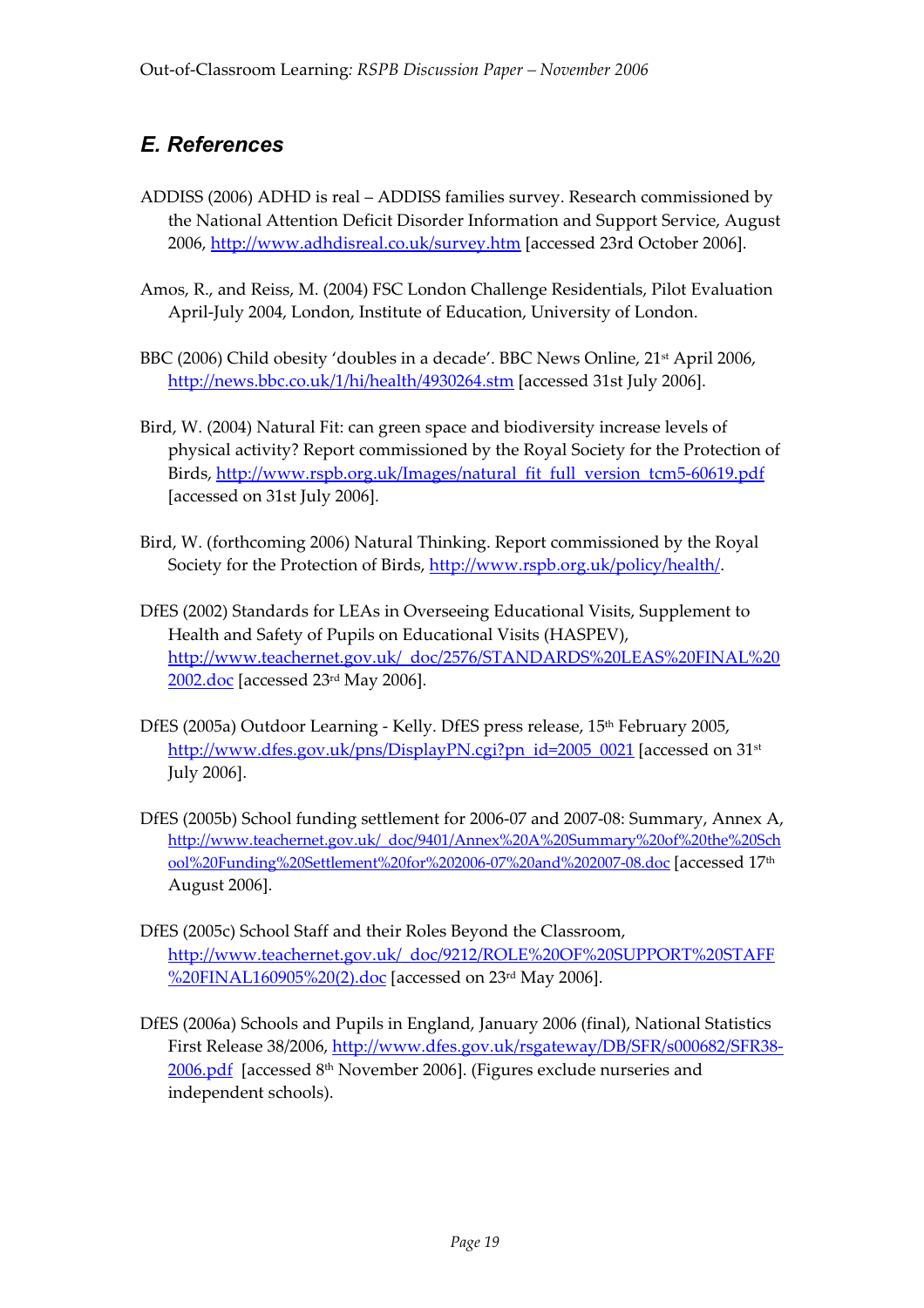- DfES (2006b) School Workforce in England (including pupil:teacher ratios and pupil:adult ratios), January 2006 (revised edition), National Statistics First Release 37/2006, http://www.dfes.gov.uk/rsgateway/DB/SFR/s000681/SFR37-2006.pdf [accessed 8th November 2006].
- DfES (2006c) Every Child Matters: Aims and outcomes, http://www.everychildmatters.gov.uk/aims/ [accessed on 31<sup>st</sup> August 2006].
- DfES (2006d) Setting the Standard for School Food Alan Johnson. DfES press release, 19th May 2006, http://www.dfes.gov.uk/pns/DisplayPN.cgi?pn\_id=2006\_0074 [accessed on 1<sup>st</sup>] August 2006].
- DfES (2006e) 'Teaching and Learning 2020' Terms of Reference, pers comm.
- DfES (2006f) Johnson launches sustainable schools consultation, DfES press release 15th May 2006, http://www.dfes.gov.uk/pns/DisplayPN.cgi?pn\_id=2006\_0068 [accessed  $15<sup>th</sup>$  May 2006].
- Environment Agency (2006) Budding anglers are invited to take the bait, http://www.environment-agency.gov.uk/news/1284627 [accessed on 31st July 2006].
- HM Treasury (2006) Budget 2006 Summary, http://budget2006.treasury.gov.uk/page\_01.html [accessed 1st August 2006].
- House of Commons (2005) Education Outside the Classroom, Education and Skills Select Committee second report of session 2004-05, http://www.publications.parliament.uk/pa/cm200405/cmselect/cmeduski/120/120. pdf [accessed on 2nd August 2006].

NFER (2006) Education Outside the Classroom Research, pers comm

- Ofsted (2003) Taking the first step forward… towards an education for sustainable development: good practice in primary and secondary schools. Her Majesty's Inspectors Report 1658, London, Ofsted.
- Ofsted (2004) Outdoor Education, aspects of Good Practice. Her Majesty's Inspectors Report 2151,

http://www.ofsted.gov.uk/publications/index.cfm?fuseaction=pubs.summary&id  $=$  3719 [accessed on  $2<sup>nd</sup>$  August 2006].

Ofsted (2006) Ofsted Departmental Report, 2005-06, http://www.ofsted.gov.uk/publications/index.cfm?fuseaction=pubs.displayfile&i  $d=4203$ &type=pdf [accessed 12<sup>th</sup> May 2006].